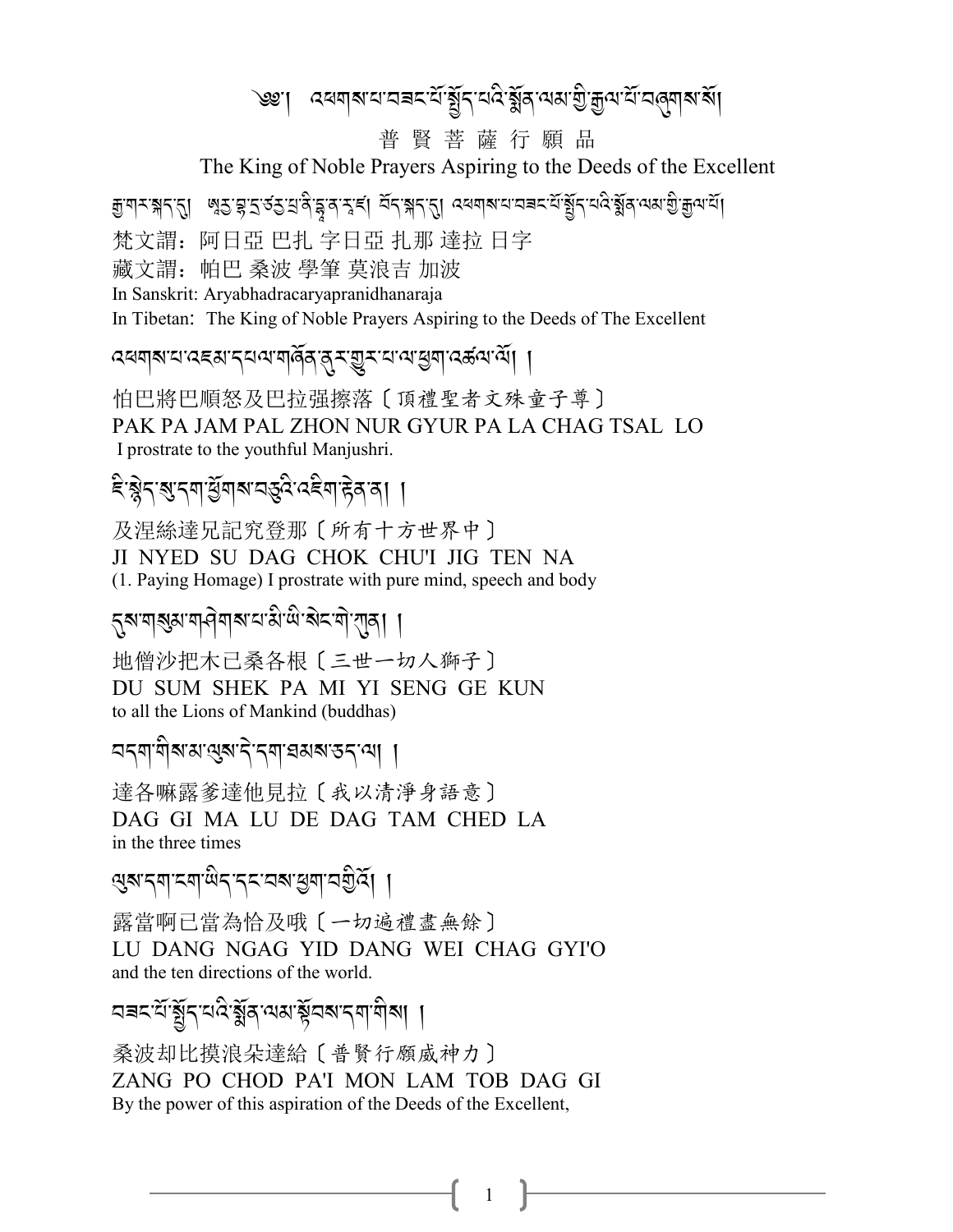ক্ৰুন্ম ব্ৰহ্মৰ হু নুদ্ৰ প্ৰয়ৰ্ত্ত প্ৰদাসী ।

假哇它見已記嫩森度〔普現一切如來前〕 GYAL WA TAM CHED YID KYI NGON SUM DU I manifest bodies as numerous as all the atoms in the whole world.

दिन्धीह्याञ्चेदख्षामयायुद्धयालेखा

勝各度涅露繞度把已〔一身復現刹塵身〕 ZHING GI DUL NYED LU RAB TUD PA YI fully aware of the presence of the numerable buddhas,

#### ক্কুন্ম'ন'গ্ৰাব্দমন'ন্'ধ্ৰুনা'ন্ক্ৰন'ন্মা ।

加哇根拉然的强擦落〔一一遍禮刹塵佛〕 GYAL WA KUN LA RAB TU CHAG TSAL LO and I prostrate to all of them.

*द्*त्यायञ्जियाञ्चेदात्रद्द्व्याञ्चेदात्रदत्र्यज्ञुत्राद्गुत्राञ्चत्रात्र ।

度幾當拿度涅桑吉浪〔于一塵中塵數佛〕 DUL CHIG TENG NA DUL NYED SANGYE NAM I imagine that on each atom

মহম'ক্কুম'ম্ৰম'শ্ৰী'ব্ৰৱম'ৰ'ব্ল্মৰাম'ম'ব্ৰা |

桑吉色急未拿熟把達〔各處菩薩眾會中〕 SANGYE SEI KYI U NA ZHUK PA DAG As many buddhas as atoms are present,

ঀ৾ড়য়ড়য়ড়ৢঢ়ঀঀড়য়ৼঀ৻৸ঀ৻ড়৻ৼ৻ড়৸ৼঀ৻

爹他丘急仰浪嘛露把〔無盡法界塵亦然〕 DE TAR CHO KYI YING NAM MA LU PA seated in the midst of bodhisattvas,

ঘমৰতন্কুন্মবন্মানীৰান্মবৰ্মৰীৰা ।

他切加瓦達給剛瓦摸〔深信諸佛皆充滿〕 TAM CHED GYAL WA DAG GI GANG WAR MO thus filling the whole universe with buddha manifestations.

दे द्वायञ्जूषाबाद्य से बद्धा सर्के द्वसबा

爹達阿把麼塞加錯拿〔各以一切音聲海〕 DE DAG NGAK PA MI ZED GYAM TSO NAM I praise all those Bliss-gones (buddhas)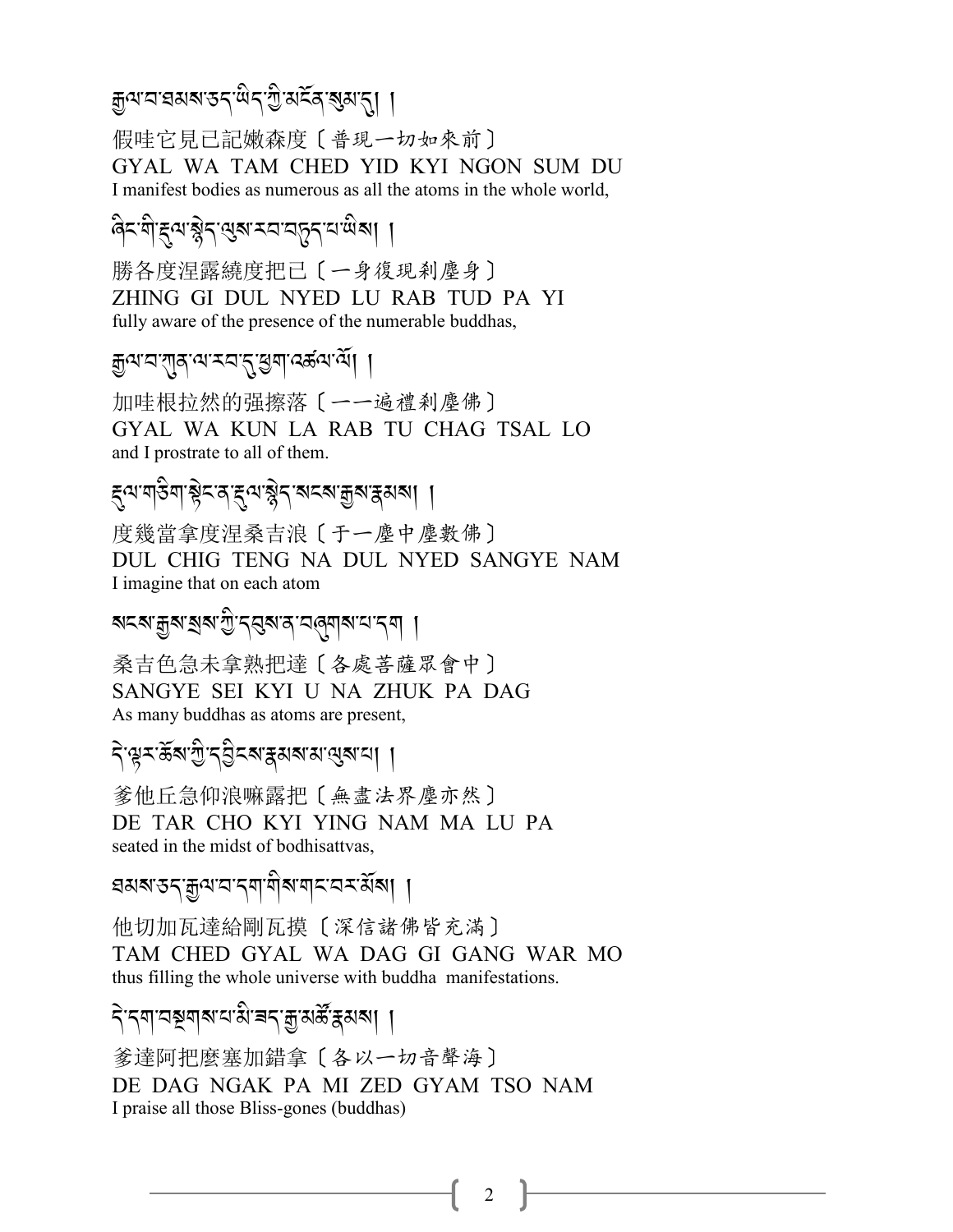### *৲*ョৼয়৾<sup>়</sup> পৰ পৰা শ্ৰু প্ৰভূত্তে খ্ৰায়ী ।

央及言拉將錯扎根記〔普出無盡妙言辭〕 YANG KYI YEN LAG GYAM TSO'I DRA KUN GYI Expressing their ocean-like,

# ক্কুন্ম'ব'ৰা্ম গ্ৰীৰ্জৰ'ম্ব'বৰ্ইন'উন'। ।

加瓦根急云燈染决將〔盡于未來一切劫〕 GYAL WA KUN GYI YON TEN RAB JOD CHING inexhaustible virtues

# নব্বম্বম্প্ৰাৰম্বেষৰতব্বম্ব্যীৰম্ভূত্ৰা ।

的瓦沙把他建達給朵〔贊佛甚深功德海〕 DE WAR SHEK PA TAM CHED DAG GI TOD with an ocean of melodies and voices.

## बे स्वादबाय बेटावादबाय दटा ।

每朵但把常瓦但把當〔以諸最勝妙華鬘〕 ME TOG DAM PA TRENG WA DAM PA DANG (2. Offering) I make offerings to the buddhas

#### য়৽৸ৼৢয়ৼৼঢ়ৼ৻ড়৸ৼ৻ৼঀ৻৸৸ৼ৻৸৸ৼ৻৸

色念囊當秀把度瓊當〔支樂塗香及傘蓋〕 SIL NYEN NAM DANG CHUG PA DUK CHOG DANG with the best of flowers, wreaths,

#### য়ৼড়৻য়ড়ৄ৸৸ৼৼৼঢ়ৼঢ়৻৸৻ড়৸৸৸

瑪滅瓊當度别但把己 〔如是最勝莊嚴具〕 MAR ME CHOG DANG DUG PO DAM PA YI musical instruments, perfume, canopies,

### क्रुव्यादादे द्वाव्यक्षेत्रकर्त्यस्य देश ।

加瓦第達拉涅却把急〔我以供養諸如來〕 GYAL WA DE DAG LA NI CHOD PAR GYI lamps and incense.

### व घबद दुवाय द्ववाब दर दे वर्कवा दरू । ।

拿撒但把囊當智瓊當〔最勝衣服最勝香〕 NA ZA DAM PA NAM DANG DRI CHOG DANG I offer to the buddhas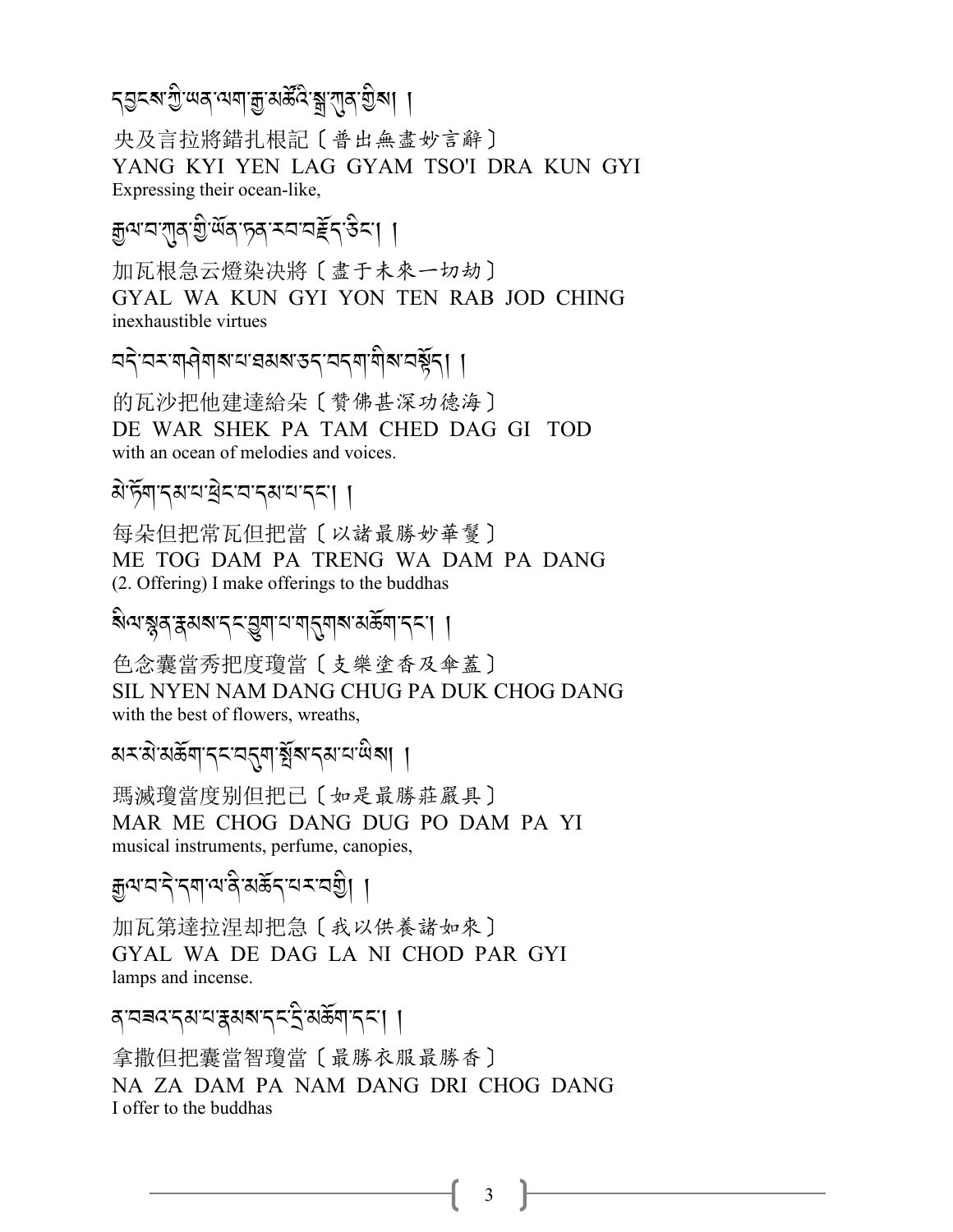### बे बालू राज्य रे रव बढ़ बाया दवा

切瑪扑瑪日染念巴當〔末香燒香與燈燭〕 CHE MA PUR MA RI RAB NYAM PA DANG the finest robes and fragrances

নৰ্শন্বোত্তন্বেমব্বৰাৰ নবিষ্ক্ৰীয়াৰ গ্ৰীৰা ।

果把恰把怕比瓊根急〔一一皆如妙高聚〕 KOD PA KHYED PAR PAK PA'I CHOG KUN GYI and incense as high as Mt. Meru,

# ক্কুন্মানাৰ বিশ্বয়ে বিশ্ববিদ্যা ।

加瓦第達拉泥瓊把急〔我悉供養諸如來〕 GYAL WA DE DAG LA NI CHOD PAR GYI all perfectly arranged.

अर्केदप्पायदद्वयबाद्वासेदक्षु के या ।

瓊把剛囊拉滅加切瓦〔我以廣大勝解心〕 CHOD PA GANG NAM LA MED GYA CHE WA By the power of my faith in the Deeds of the Excellent

<u> বিধিয়া খিলা বিধিয়া ।</u>

爹達加瓦他見拉央摸〔深信一切三世佛〕 DE DAG GYAL WA TAM CHED LA YANG MO and devotion to the buddhas,

অৰহ'ৰ্যস্থ্ৰীব্ৰ'ম'ব্ব'ৰ্ম্মই ইমৰু'ব্ৰাশীৰ্ষা ।

桑波學拉達比朵答給〔悉以普賢行願力〕 ZANG PO CHOD LA DED PA'I TOB DAG GI I prostrate and present these vast and

ক্রুন্মান'শ্মুন'ন্মস্ত্রনা'নর্স্কন'ন্মন'নগ্রী। ।

加瓦根拉强擦却把急〔普遍供養諸如來〕 GYAL WA KUN LA CHAG TSAL CHOD PAR GYI unequaled offerings to all the Conquerors.

दद्दञ्ज्ञाबल्बिरुद्यार्हिखगद्यद्यवीबादी ।

奪恰寫當度木汪給呢〔我昔所造諸惡業〕 DOD CHAK SHE DANG TI MUG WANG GI NI (3. Confession) I confess (purify) each and every unvirtuous deed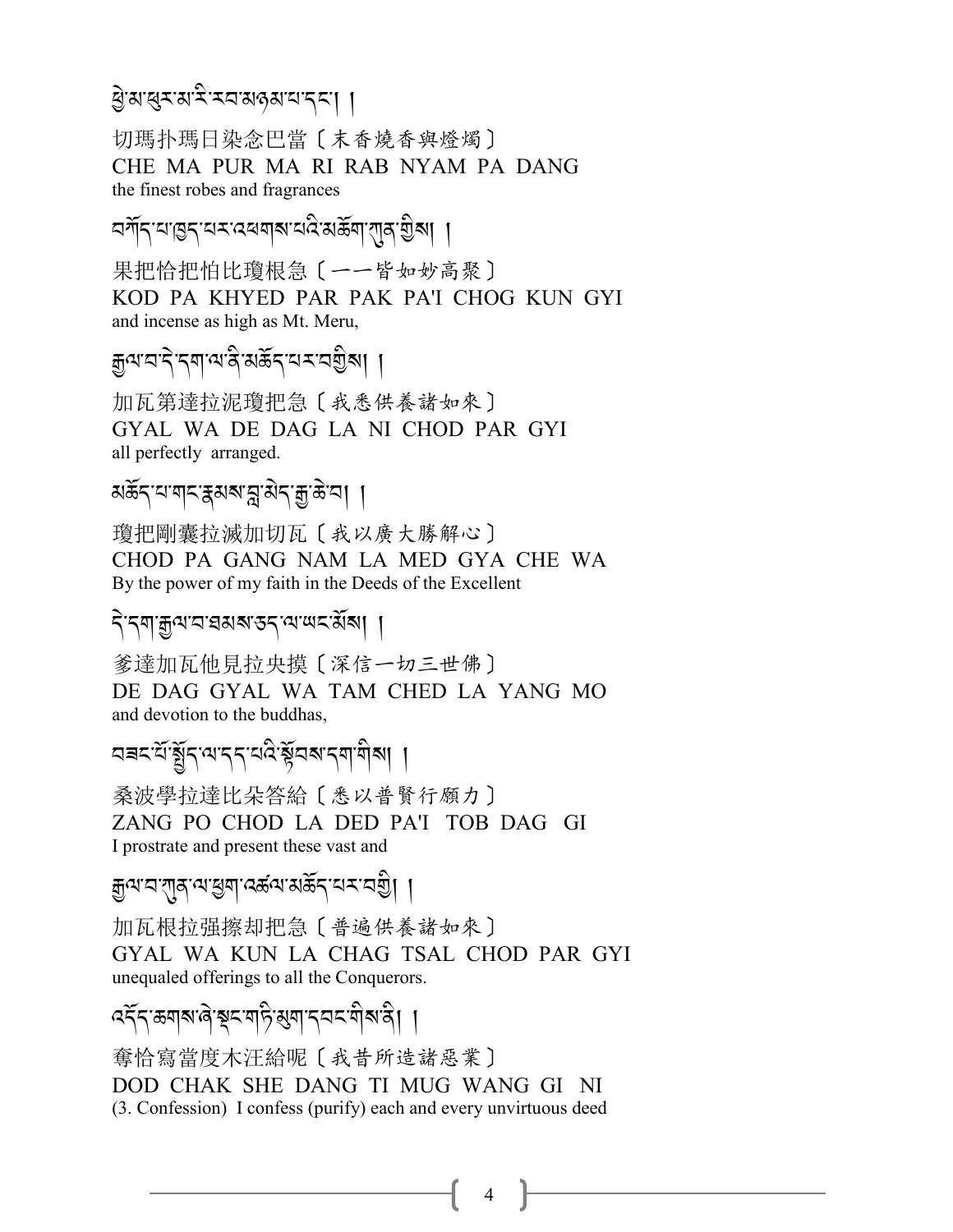$$
\mathbb{Q} \textnormal{N} \textnormal{K} \textnormal{K} \textnormal{N} \textnormal{N} \textnormal{K} \textnormal{N} \textnormal{N} \textnormal{N} \textnormal{N} \textnormal{N} \textnormal{N} \textnormal{N} \textnormal{N} \textnormal{N} \textnormal{N} \textnormal{N} \textnormal{N} \textnormal{N} \textnormal{N} \textnormal{N} \textnormal{N} \textnormal{N} \textnormal{N} \textnormal{N} \textnormal{N} \textnormal{N} \textnormal{N} \textnormal{N} \textnormal{N} \textnormal{N} \textnormal{N} \textnormal{N} \textnormal{N} \textnormal{N} \textnormal{N} \textnormal{N} \textnormal{N} \textnormal{N} \textnormal{N} \textnormal{N} \textnormal{N} \textnormal{N} \textnormal{N} \textnormal{N} \textnormal{N} \textnormal{N} \textnormal{N} \textnormal{N} \textnormal{N} \textnormal{N} \textnormal{N} \textnormal{N} \textnormal{N} \textnormal{N} \textnormal{N} \textnormal{N} \textnormal{N} \textnormal{N} \textnormal{N} \textnormal{N} \textnormal{N} \textnormal{N} \textnormal{N} \textnormal{N} \textnormal{N} \textnormal{N} \textnormal{N} \textnormal{N} \textnormal{N} \textnormal{N} \textnormal{N} \textnormal{N} \textnormal{N} \textnormal{N} \textnormal{N} \textnormal{N} \textnormal{N} \textnormal{N} \textnormal{N} \textnormal{N} \textnormal{N} \textnormal{N} \textnormal{N} \textnormal{N} \textnormal{N} \textnormal{N} \textnormal{N} \textnormal{N} \textnormal{N} \textnormal{N} \textnormal{N} \textnormal{N} \textnormal{N} \textnormal{N} \textnormal{N} \textnormal{N} \textnormal{N} \textnormal{N} \textnormal{N} \textnormal{N} \textnormal{N} \textnormal{N} \textnormal{N} \textnormal{N} \textnormal{N} \textnormal{N} \textnormal{N} \textnormal{N} \textnormal{N} \textnormal{N} \textnormal{N} \textnormal{N} \textnormal{N} \textnormal{N} \textnormal{N} \textnormal{N} \textnormal{N} \textnormal{N} \textnormal{N} \textnormal{N} \textnormal{N} \textnormal{N} \textnormal{N} \textnormal{N} \textnormal{
$$

露當啊當嗲任以幾將〔皆由無始貪嗔痴〕 LU DANG NGAG DANG DE ZHIN YID KYI KYANG I have committed

ষ্ণুমান্দেনমান্দীৰ নগ্ৰীৰ নাস্তি অন্তৰ্যায়।

度把達給急把記其把〔從身語意之所生〕 DIG PA DAG GI GYI PA JI CHI PA with my body, speech and mind

বিৰোধমন্তবৰেৰাণীৰ মিম অনবাৰা ।

爹達他見答給所所峽〔一切我今皆懺悔〕 DE DAG TAM CHED DAG GI SO SOR SHAK due to desire, hatred and ignorance.

瓊及加瓦根當桑吉色〔十方一切諸眾生〕 CHOK CHU'I GYAL WA KUN DANG SANGYE SEI (4. Rejoice) I rejoice in all the meritorious deeds performed by the buddhas

#### *৲*য়ড়ৢ৻<sub>য়</sub>ৼঀৼ৶৶ৼ৻ৼ৻ৼ৻ৼ৻৻৸৸৸ৼ৻ৼ৻৸

讓甲囊當落當米落當 〔二乘有學及無學〕 RANG GYAL NAM DANG LOB DANG MI LOB DANG as well as those performed by the bodhisattas, pratyekabuddhas,

ৰ্মীঘ'বাৰ'মী নৰু এখৰ আৰু বেলে ।

桌瓦根記所浪剛拉央〔一切如來與菩薩〕 DRO WA KUN GYI SO NAM GANG LA YANG arhats, those who are in the Path of Training, those who need No More Training

<u> বিধেয়াৰ গ্ৰীষ্ট ৰাৰাবাৰ আৰু বিধেয়া</u>

嗲達根幾幾絲答以讓〔所有功德皆隨喜〕 DE DAG KUN GYI JEI SU DAG YI RANG and by all the beings in the ten directions.

<u>য়ঢ়ৼয়৶য়ড়ৢয়৾য়৻ৼড়ৡ৻ৼ৻ড়৻য়ড়৻ড়৻ড়৻ড়৻৸</u>৸

剛囊瓊急既燈桌瑪囊〔十方所有世間燈〕 GANG NAM CHOK CHU'I JIG TEN DRON MA NAM (5. Requesting to Teach) I entreat the enlightened protectors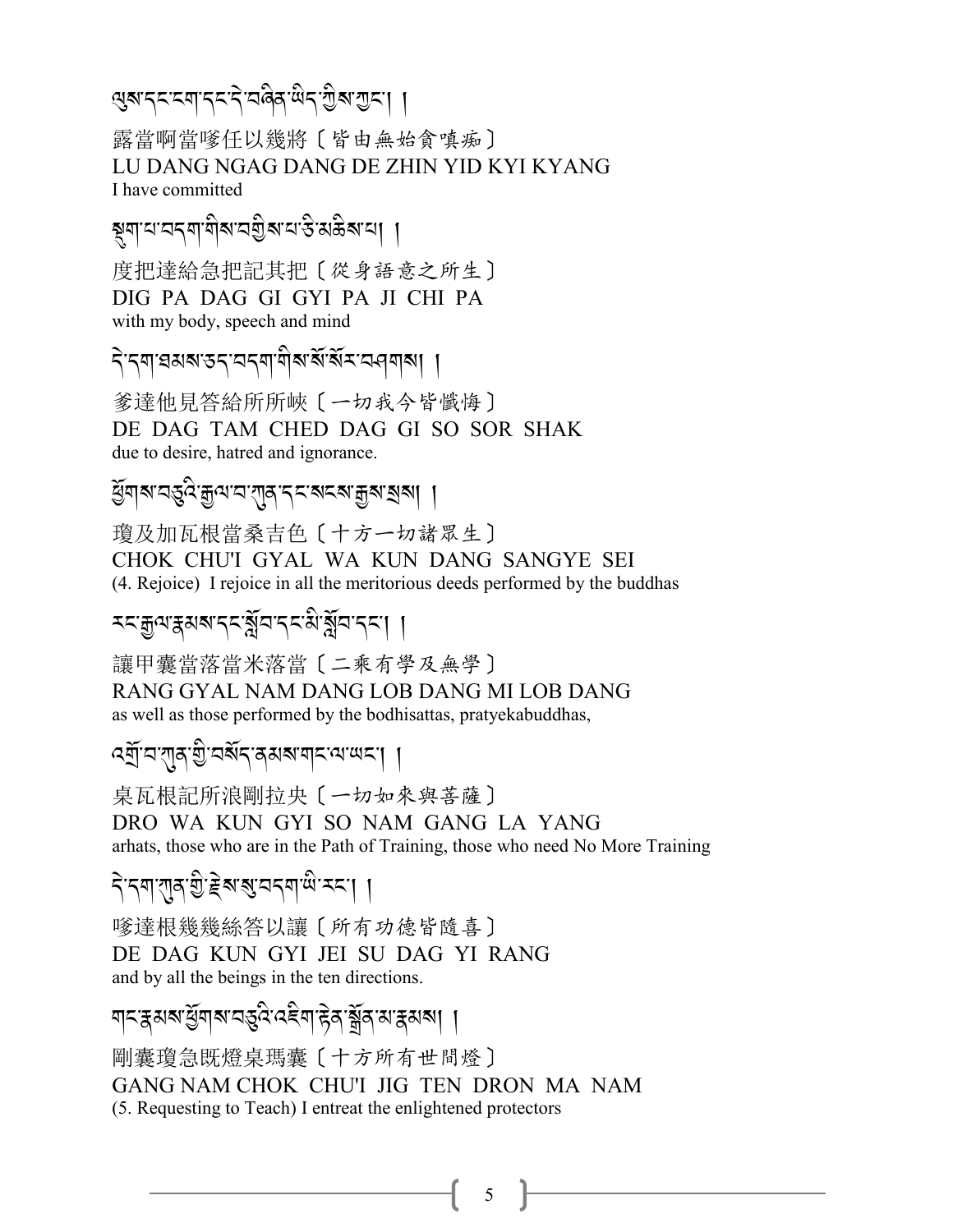এখপ্ৰাস্থ্ৰা স্থানৰ স্থায় স্থান স্থান স্থা

强丘任把桑吉瑪恰泥〔最初成就菩提者〕 CHANG CHUB RIM PAR SANGYE MA CHAK NYEI who have attained buddhahood and freedom from attachments

মর্ণবি'র্ন'ন্ন'নন্না'নীৰ অমৰ্যন্তন্বা ।

工波嗲達答給他見拉〔我今一切皆勸請〕 GON PO DE DAG DAG GI TAM CHED LA through stages of enlightenment, and who illuminate the worlds

闊落拉那滅把果瓦庫 〔轉於無上妙法輪〕 KHOR LO LA NA MED PA KOR WAR KUL of the ten directions to turn the peerless wheel of dharma.

### अन्व दन्दर्भूव यान्त्वेन ने नयाया ।

念安大噸剛寫爹達拉〔諸佛若欲示涅盤〕 NYA NGEN DA TON GANG ZHED DE DAG LA (6. Beseeching for Long Life) With folded hands

#### ৰ্শ্ৰ্বি'ন'মা্ব'ন'ম্বৰ'ৰিম'নৰী' বিশ্লী ।

桌瓦根拉盤上的為切〔我悉至誠而勸請〕 DRO WA KUN LA PEN ZHING DE WA'I CHIR I beseech those who intend to enter nirvana

噶哇上個底涅秀把樣〔唯願久住剎塵劫〕 KAL WA ZHING GI DUL NYED ZHUK PAR YANG to remain in the world for as many eons

নব্যামীৰ বিত্ৰয়ূত্ৰ প্ৰত্যালয় প্ৰত্যা ।

達給他摸染峽所瓦急〔利樂一切諸眾生〕 DAG GI TAL MO RAB CHAR SOL WAR GYI as there as particles of dust on earth to benefit all beings.

बुषाद्बलायाद्राथकेंद्रुटायलबाबायाद्रा ।

强擦瓦當却將沙把當〔所有禮讚供養福〕 CHAG TSAL WA DANG CHOD CHING SHAK PA DANG (7. Dedication) Whatever virtue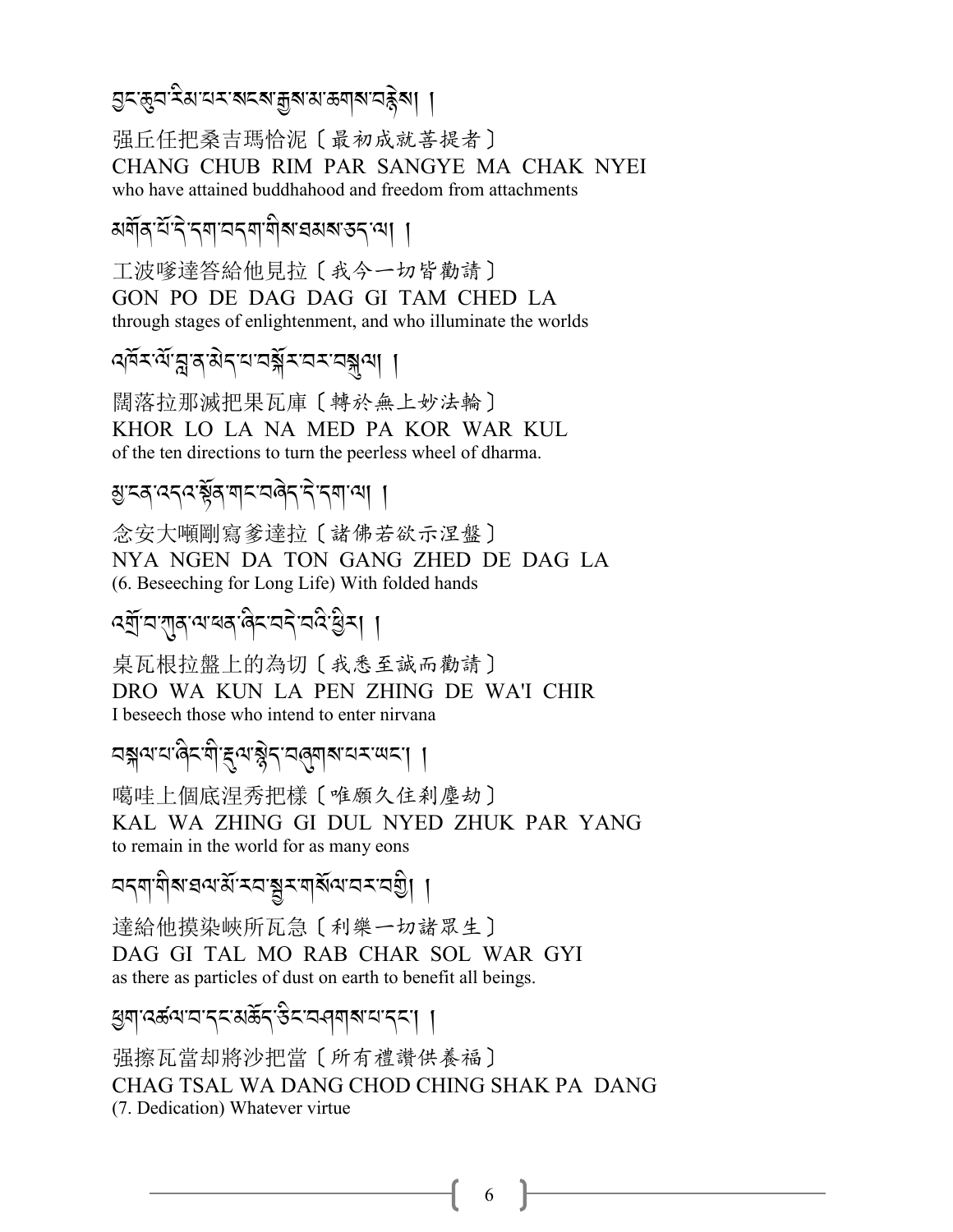# हेबाबुखे रदवब्रूवालेदवर्बिलावाले। ।

急絲以讓古尚所瓦億〔請佛住世轉法輪〕 JEI SU YI RANG KUL ZHING SOL WA YI I may have gained by prostrating, offering,

<শ`¤ॱহু<ॱ੩< '¤<শॱশীৰ উ`অৰ্শৰ মা ।

各瓦鐘色達給幾撒把〔隨喜懺悔諸善根〕 GE WA CHUNG ZED DAG GI CHI SAK PA confessing, rejoicing, requesting and beseeching,

ঘমৰতন্'নন্মা'মীৰ'ম্ভন'ক্তুন'থ্ৰীন'নৰ্মূৰ্ব। ।

他見達給强丘其哦卧〔迴向眾生及佛道〕 TAM CHED DAG GI CHANG CHUB CHIR NGO'O all of them I dedicate to the cause of buddhahood of all beings.

दद्रुषायदि राज्य क्रम अप्रत्य प्रत्य सुर्या ।

爹比桑吉囊當瓊急以〔我隨一切如來學〕 DEI PA'I SANGYE NAM DANG CHOK CHU YI (1. Aspiration for Pure Attitude) May all the buddhas of the past

*द*द्देवाद्गेद दवाद वाद वलुबाद्य अर्केद वस् युरु । ।

久燈達那剛修却把記〔修習普賢圓滿行〕 JIG TEN DAG NA GANG ZHUK CHOD GYUR CHIG and of the present in all the ten directions be made offerings.

য়য়ড়য়য়ড়ৢ৶ৼ৻ৼ৻৸৸ৼয়

剛樣瑪尋爹達染密瓦〔供養一切諸如來〕 GANG YANG MA CHON DE DAG RAB NYUR WAR Those who are yet to come, may their wishes be accomplished and

<u>ଘরুগাইঁ</u>বারা গ্রন্থপ্রেন মিমানেম ব্রান্ত ব্রান্থ বিধি

桑做强丘任把桑吉群〔及與現在十方佛〕 SAM DZOK CHANG CHUB RIM PAR SANGYE CHON may they attain the stages of enlightenment swiftly.

धुँगब वङ्गमायदे बेदद्वयब है ब्रेद या ।

瓊急噶列尚囊幾涅把〔未來一切天人師〕 CHOK CHU GA LA'I ZHING NAM JI NYED PA May the world of the ten directions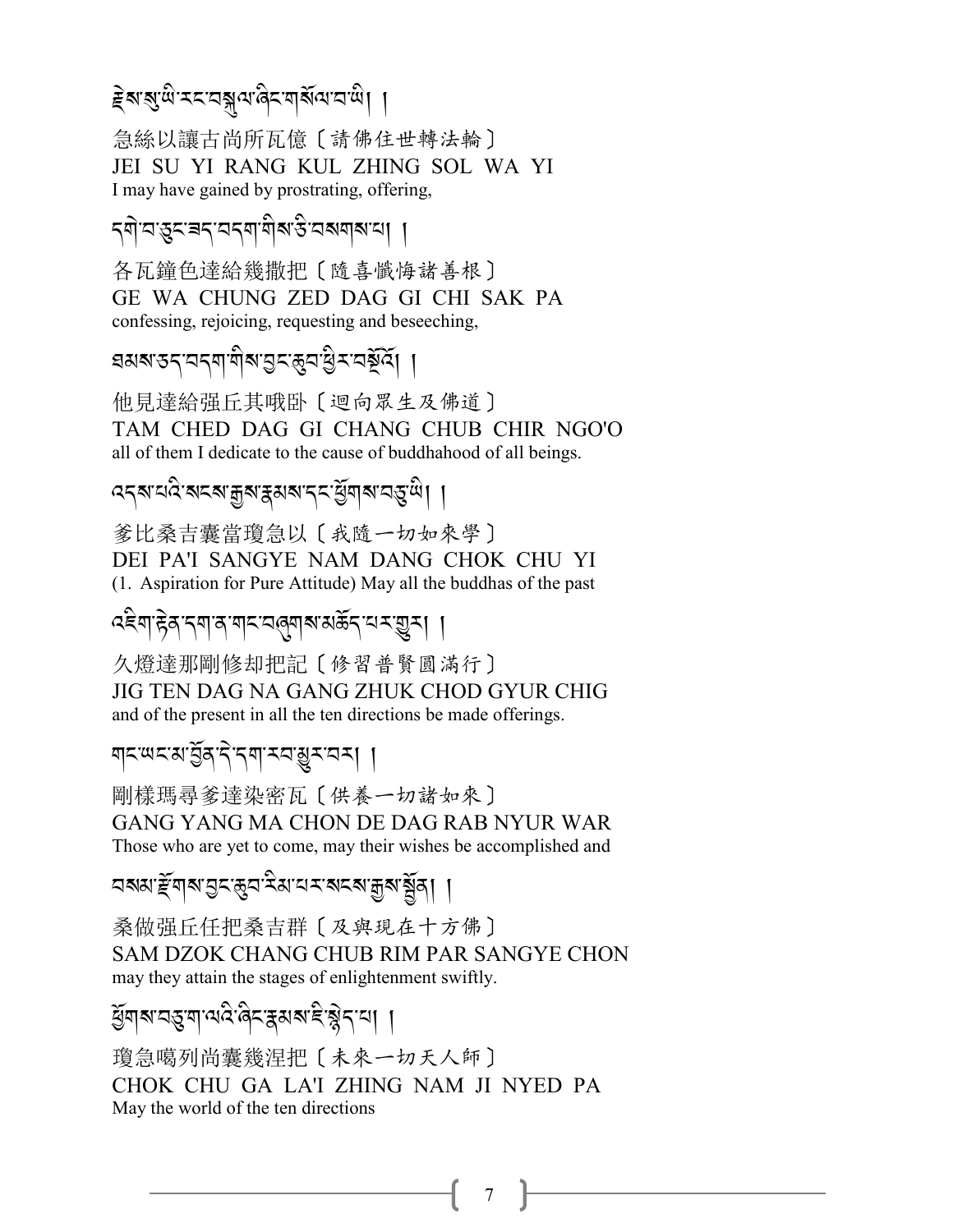# <u>२.८वां शिक्ष्ट्र्यार्थर्टर्या स्टब्स्रि</u> ।

爹達假切永絲答把級〔一切意樂皆圓滿〕 DE DAG GYA CHER YONG SU DAG PAR CHIG become extensively and completely pure.

<u>ae Aaraa (2-22-25-20)</u><br>Priferential

强丘想望忠沙加瓦當〔我願普隨三世學〕 CHANG CHUB SHING WANG DRUNG SHEK GYAL WA DANG May it be filled with Buddhas, who have gone

ৰ্মহৰ্মস্থৰ প্ৰিম হল<sup>্</sup>পৰা প্ৰৱন্ধ প্ৰদা

桑吉色及染的剛瓦休〔速得成就大菩提〕 SANGYE SEI KYI RAB TU GANG WAR SHOG to the bodhi-trees and the sons (bodhisattvas) of the buddhas.

ৰ্দ্ভিম্**মস্কেৰ্টৰ সম্প্ৰদেশ বিদ্যালয়**<br>প্ৰশাসন্ত সম্পৰ্ক সম্পৰ্ক সম্পৰ্ক সম্পৰ্ক সম্পৰ্ক সম্পৰ্ক সম্পৰ্ক সম্পৰ্ক স

瓊急森見剛囊幾泥把〔所有十方三世剎〕 CHOK CHU'I SEM CHEN GANG NAM JI NYED PA May all the beings in the ten directions always be happy and healthy.

# *.* J*-.\$-g\$-*+*-/.-3* J*.-2.* J*-2<-*I*<*,,

爹達塔度那滅跌瓦級〔廣大清淨妙莊嚴〕 DE DAG TAG TU NED MED DE WAR CHIG May they be endowed with favorable circumstances

*-*<br>বৰ্ম্ৰ'ন'মূৰ'গ্ৰীৰ্ক্টৰ'ৰ্ব্বৰ্মৰ'ৰী । A

桌瓦根及丘及噸囊呢〔眾會圍繞諸如來〕 DRO WA KUN GYI CHO KYI DON NAM NI for achieving the dharmic goals,

अञ्चल राज्य अञ्चल राज्य प्रदेश अञ्चल राज्य<br>अञ्चल राज्य अञ्चल राज्य प्रदेश अञ्चल राज्य अञ्चल राज्य स्थान  $\ddot{\phantom{a}}$ 

疼把幾將熱望只把修〔悉在菩提樹王下〕 TUN PAR GYUR CHIG RE WANG DRUB PAR SHOG and may their wishes be accomplished.

**aবঞ্জন:স্থীন, নিম্ন, প্ৰি, নিম্ন, প্ৰি, প্ৰি, নিম্ন, প্ৰি, প্ৰি, প্ৰি, প্ৰি, প্ৰি, প্ৰি, প্ৰি, প্ৰি, প্ৰি, প্ৰ** 

强丘却把達呢答却將〔十方所有諸眾生〕 CHANG CHUB CHOD PA DAG NI DAG CHOD CHING (2. Aspiration for Not Forgetting Bodhicitta) May I be able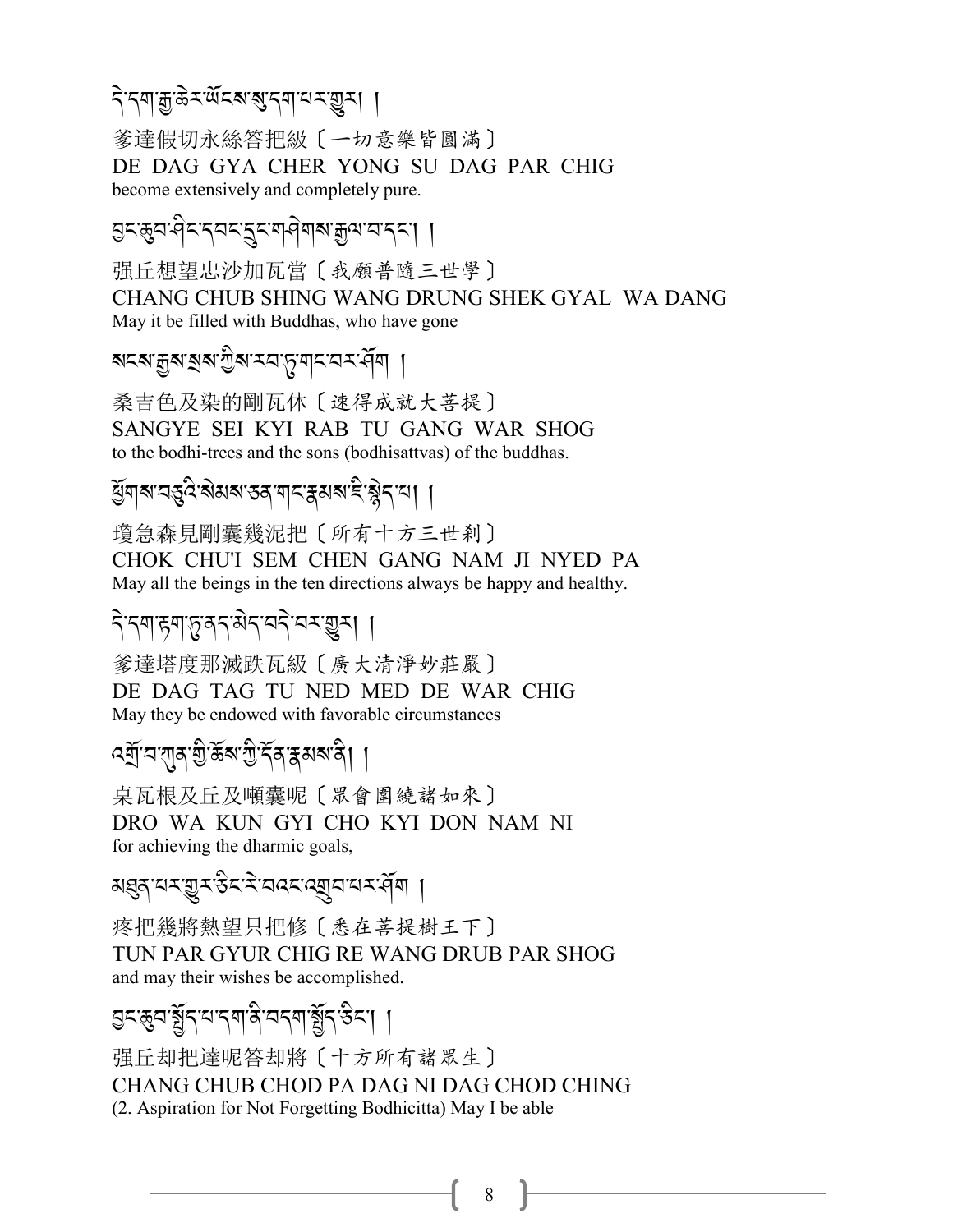# *:P*R*-2-*!*/-*+*-*\* J*-2-S/-0<-*I*<*,,

桌瓦根度節瓦站把記〔願離憂患常安樂〕 DRO WA KUN TU KYE WA DREN PAR GYUR to remember my previous lives while in the training of enlightenment.

# *कॅ* ऱ्यब'राुद्गुदक्षे दवॅ'ङ्ग्रे'य'व्| |

册熱根度起破接瓦那〔獲得甚深正法利〕 TSE RAB KUN TU CHI PO KYE WA NA May I always renounce mundane life

#### *हु*बाନु:यदबाक्षे:दय*्टे*,द्युद्धव्ययद्भवि । A

答度打那然度鍾瓦修〔滅除煩惱盡無餘〕 TAG TU DAG NI RAB TU JUNG WAR SHOG in all my successive births and deaths.

# *ৰ্ব্ৰ*্যাৱ-ব্ৰীম্প্ৰদ্ৰাপ্ৰদৰ্শন বি

加瓦根急記絲落機嗲〔我為菩提修行時〕 GYAL WA KUN GYI JEI SU LOB GYUR TE May I perfect the Deeds of the excellent

# *29% -0*R*-*,R*.-0-;*R*%?-*?*-m*R*\$?-L* J*.-&* A*%-*,,

桑波却把永絲做學將〔一切趣中成宿命〕 ZANG PO CHOD PA YONG SU DZOK CHED CHING and always engage in the spotless life

# ৰ্কুঅ'ব্ৰিমৰ্মাৰ্ষ্ট্ৰ'ন'ম<sup>2</sup>:প্ৰ*ংৰ্মৰ*'না ।

次廠却把直每永達把〔常得出家修淨戒〕 TSUL TRIM CHOD PA DRI MED YONG DAG PA of morality continuously without defect

# *ह्*यानुबाबाञ्जुबाबेदञ्जुँदायदस्वीय ।

答度瑪娘君没却把修〔無垢無破無穿漏〕 TAG TU MA NYAM KYON MED CHOD PAR SHOG in the footsteps of the buddhas.

# প্ল<sup>.</sup> স্কুন্দ্রান্দ্র - ব্রি. স্কুন্দ্র - ব্রি. স্কুন্দ্র - ব্রি. স্কুন্দ্র - ব্রি. স্কুন্দ্র - ব্রি. স্কুন্দ<br>প্রাক্তিগত - ব্রি. স্কুন্দ্র - ব্রি. স্কুন্দ্র - ব্রি. স্কুন্দ্র - ব্রি. স্কুন্দ্র - ব্রি. স্কুন্দ্র - ব্রি. স

拉以噶當露當諾進噶〔天龍夜叉鳩槃茶〕 LHA YI KED DANG LU DANG NOD CHIN KED May I be able to spread the dharma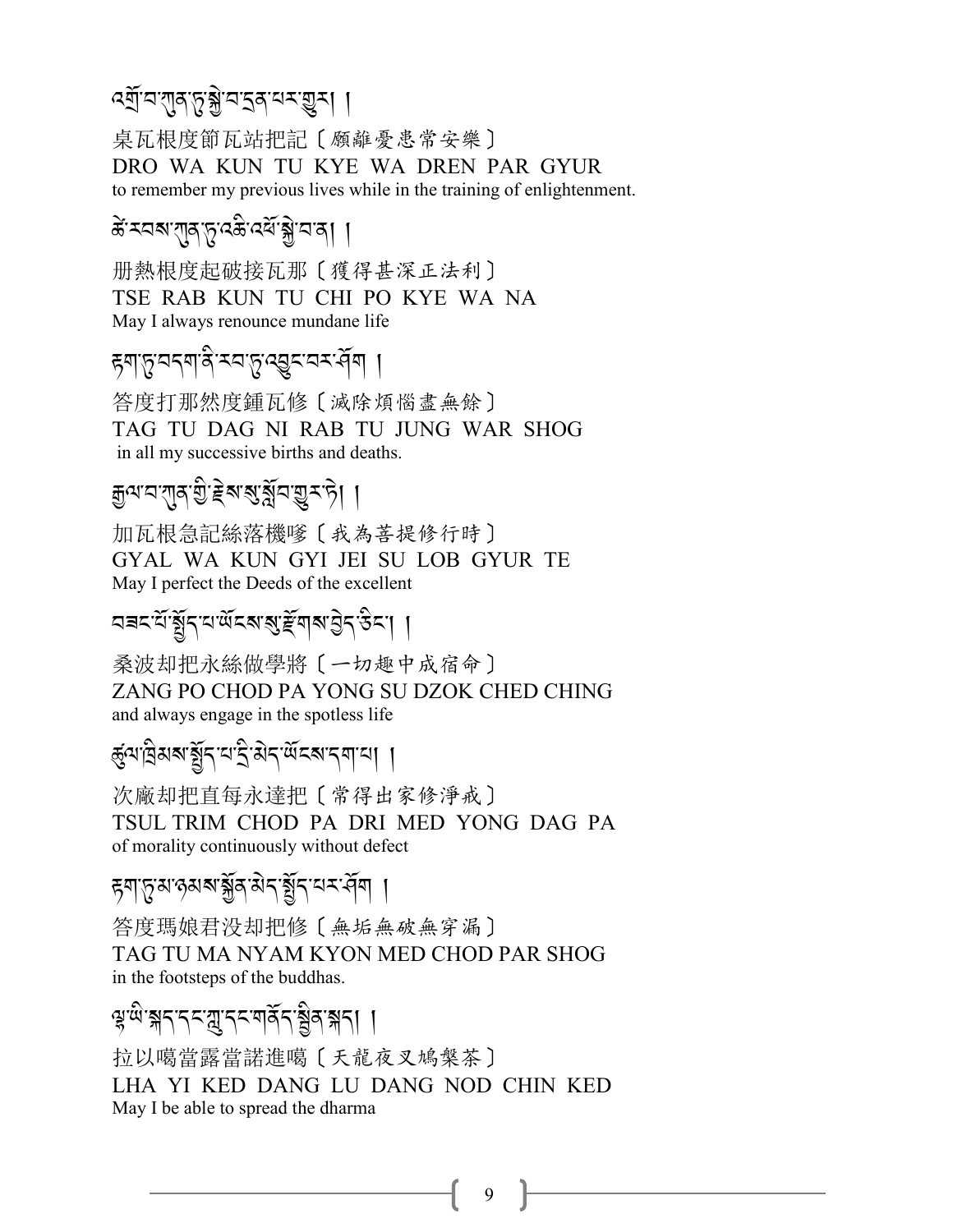# য়ৢঀয়ড়য়ৼয়ৗৼৼয়৻ড়ৣৠৼ৻ৼঀয়৸ৼঢ়ৼৗ

直無大當木以噶囊當 〔乃至人與非人等〕 DRUL BUM DAG DANG MI YI KED NAM DANG in all the languages of beings,

# ৰ্ম্ৰ্ভিয্যমূৰ খ্ৰীষ্ক্ৰৱৰ বিষয়ে ।

桌瓦根急扎囊級臟把〔所有一切眾生語〕 DRO WA KUN GYI DRA NAM JI TSAM PAR in the languages of the gods, nagas,

# ঘমৰ ডন স্নন নুমন নামীৰ উৰ মন্বন চী ।

他見噶度答給丘但朵〔悉以諸音而說法〕 TAM CHED KED DU DAG GI CHO TEN TO yakshas, kumbhandas and mankind.

# देव सेटब रॅल हुथल राजसें पड़ी ।

第想怕弱親拉染尊爹〔勤修清淨波羅密〕 DE SHING PA ROL CHIN LA RAB TSON DE Thus, may I tame my mind and steadfastly apply myself

#### 

强丘森那囊樣接瑪記〔恆不忘失善提心〕 CHANG CHUB SEM NI NAM YANG JED MA GYUR to the six perfections, never forgetting the enlightened attitude.

#### ৠয়<sup>৸</sup>য়য়ঢ়ৼয়ড়য়৾য়৸ৼয়ড়ৢয়ড়য়য়৾

度把剛囊直把急巴答〔滅除障垢無有餘〕 DIG PA GANG NAM DRIB PAR GYUR PA DAG May I be free from all the unvirtuous deeds

#### दे द्र्या अखुबार् सेंदबा बुद्ध प्रदर्भ ।

爹達瑪里永絲向瓦修〔一切妙行皆成就〕 DE DAG MA LU YONG SU CHANG WAR SHOG that might obscure my path.

অৰাদ্মার্দ্ধার্মান্ত্রদেশ্যা বিদ্যালয় ।

里當念蒙毒急里囊來〔於諸惑業及魔境〕 LEI DANG NYON MONG DUD KYI LEI NAM LEI (3. Aspiration for Freedom from Defilements) May I be free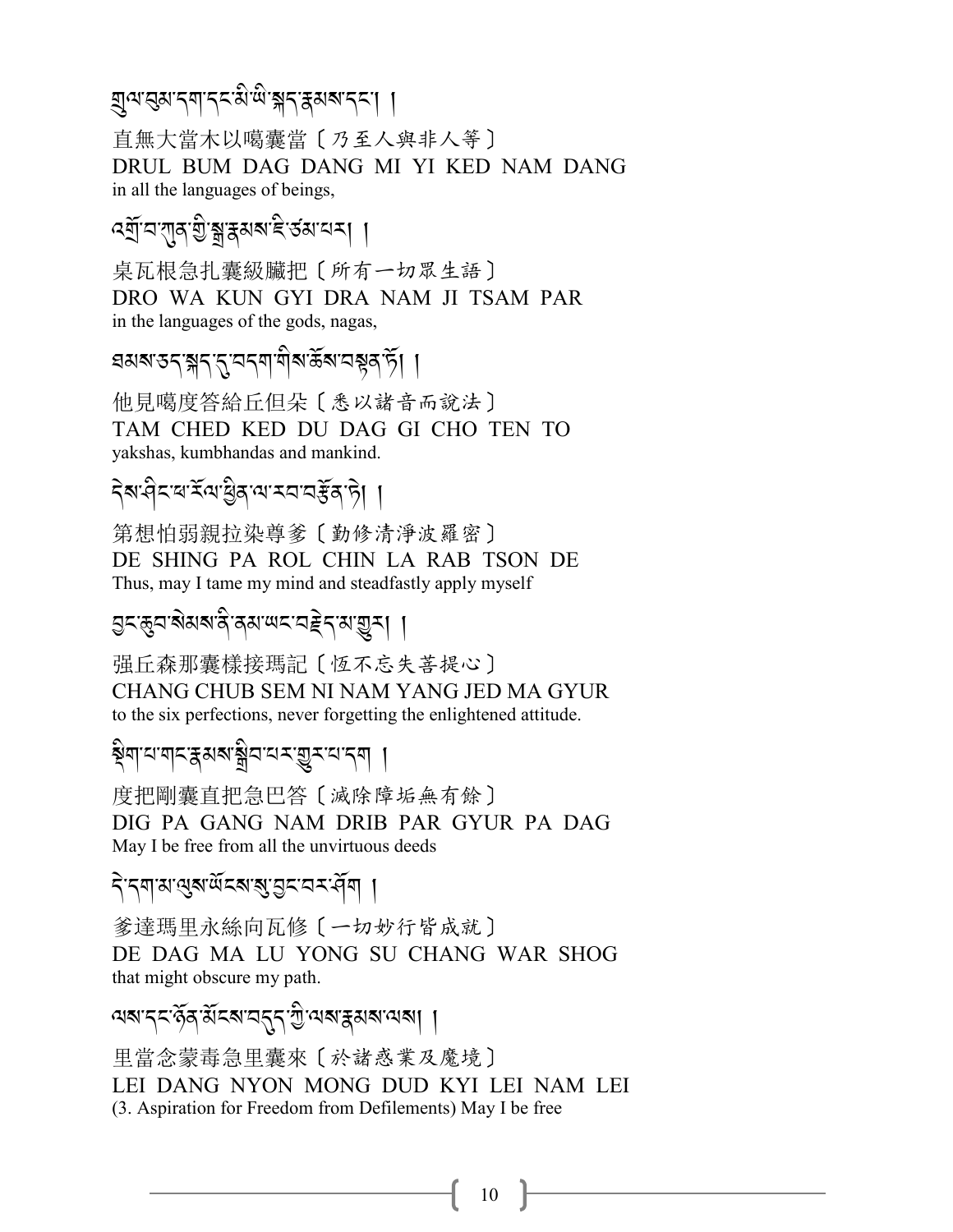#### *প্ৰ্*য'ৰ্ট্ৰ'ট্ৰ'ৰ্ট্ৰ'ৰ'ৰ্পৰাৰ্'ৰ্জ্ঞৰ'| | .<br>.

捉讓久燈桌瓦囊絲樣〔世間道中得解脫〕 DROL ZHING JIG TEN DRO WA NAM SU YANG from karma, emotional afflictions and the influence of mara

#### ই<sup>.</sup>ঞুমন্দ্ৰি:স্তুৰামীকশামানি বিৰুদ্ A

急答巴木起米恰把任〔猶如蓮華不著水〕 JI TAR PED MO CHO MI CHAK PA ZHIN while traversing the world, like the lotus unstained by water,

#### ক্ট'খ্ৰীপ্ৰস্ৰাপ্ৰস্<sup>ঞ্</sup>য প্ৰস্ৰাপ্ৰস্<sup>2</sup> | A

泥達囊卡拖把滅打切〔亦如日月不住空〕 NYI DA NAM KHAR TOK PA MED TAR CHED or like the sun and the moon moving in the sky without hindrance.

## ৰিমশীৰ্ষ্টিৰ ব্যৰ্<sup>ণু</sup>ৰাৰ স্বৰুপৰী ৰাজ্যৰ স্বৰ্ণ ।

讓各群當瓊囊及暫吧〔悉除一切惡道苦〕 ZHING GI KHYON DANG CHOK NAM JI TSAM PAR (4. Aspiration for Leading Beings to happiness) May I

# *%/-?*R*%-*#*\$-2}=-<2-*.*-8* A*-2<-L* J*.*,,

按送毒啊染度是瓦些〔等與一切群生樂〕 NGEN SONG DUG NGAL RAB TU ZHI WAR CHED completely alleviate the suffering of the inferior realms

## ব্বই বাৰা অন্তৰ্গু বাৰ্মু বৰ্মী বাৰ্ষী বাৰি স্বাৰা প্ৰায়িক বি

爹瓦達拉桌瓦根果將〔如是經於剎塵劫〕 DE WA DAG LA DRO WA KUN GOD CHING in all directions and over the breadth of the land.

# *-*<br>পর্শ্রান্নয়মন্তন্দ্রন্দর্শন্দ্রন্দ্রন্দ ।

桌瓦他見拉泥盤巴切〔十方利益恆無盡〕 DRO WA TAM CHED LA NI PEN PAR CHED May I be able to bring happiness to and provide benefits for all beings.

#### *L% -*(*2-*,R*.-0-;*R*%?-*?*-m*R*\$?-L* J*.-& %-*,, .<br>.<br>.

强丘决把永絲做學將〔我常隨順諸眾生〕 CHANG CHUB CHOD PA YONG SU DZOK CHED CHING (5. Aspiration for the Armor of Dedication) Having perfected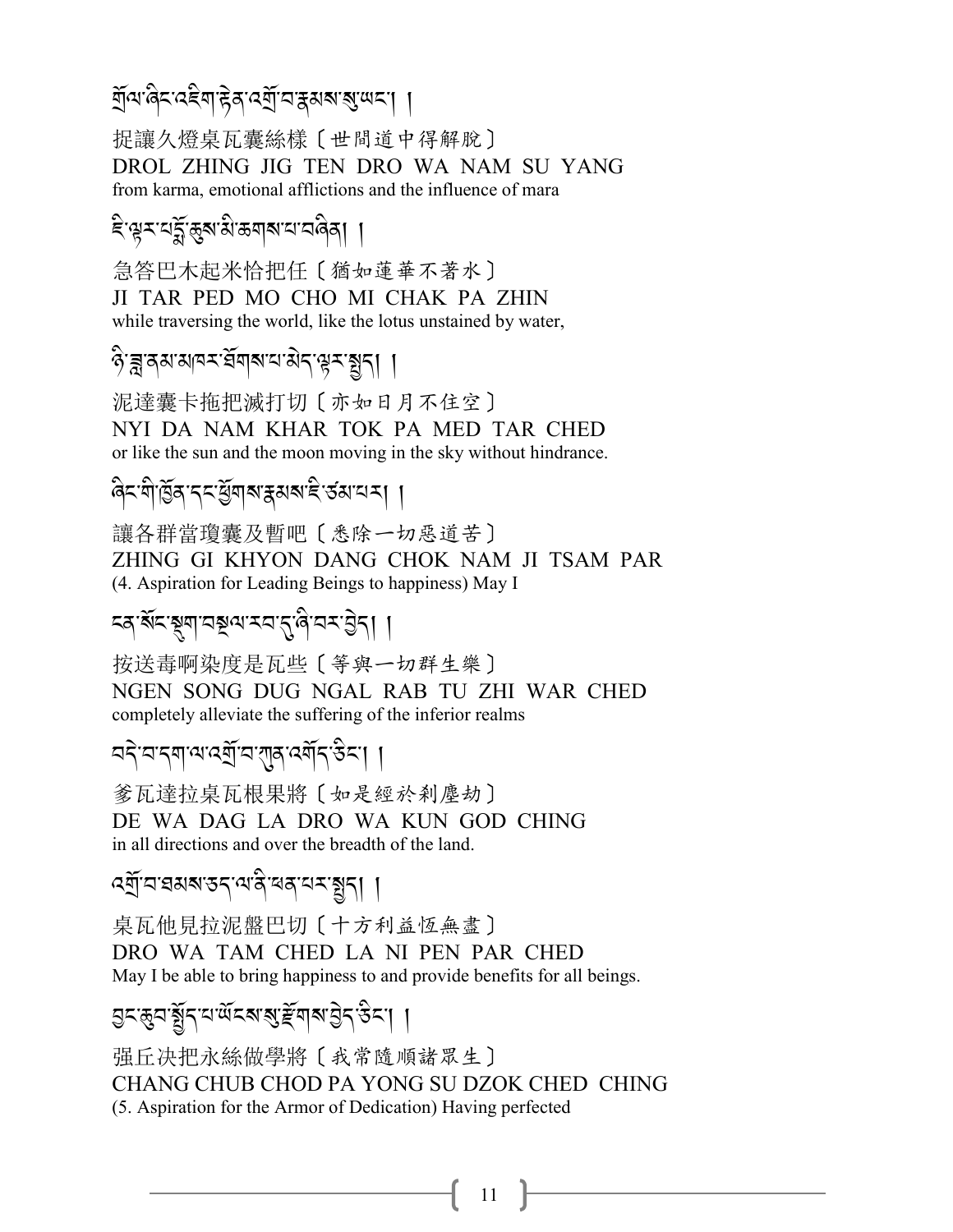# য়য়য়ৼঽঀৼঀৗড়ৢৗৼয়ৼৼ৻৸ঀঀৼ৻৻ৼ৻ৼ৻৸

森見大給却當疼把就〔盡於未來一切劫〕 SEM CHEN DAG GI CHOD DANG TUN PAR JUK the enlightened deeds, may I be able to serve the beings

### यबदक्षिंद्रपद्मवदिक्यक्षेत्8दा ।

桑波却把達泥染噸將〔恆修普賢廣大行〕 ZANG PO CHOD PA DAG NI RAB TON CHING according to their needs by teaching and pursuing

*য়<sup>৻</sup>ঽৼয়*ৼঽৠ৵ৼৼয়ৣঀ৻ঽড়ৣ৾ৼ৻ৼ৸ৼড়ৢৼ৻ৗ

瑪望噶把跟的却把積〔圓滿無上大菩提〕 MA WANG KAL PA KUN TU CHOD PAR GYUR the Deeds of the Excellent in all the future eons.

# ଘন্মাণী স্থীন নেমেৰ্দ্ভুব্ৰাম্বৰ মানামীন যা

達給却當從巴剛却把〔所有與我同行者〕 DAG GI CHOD DANG TSUNG PAR GANG CHOD PA (6. Aspiration to Accompany Other Bodhisattyas) May I

### <u> दे दयाददञ्चित्रयाञ्चरवा</u>षायदञ्जया ।

爹答當泥打的周巴修〔於一切處同集會〕 DE DAG DANG NI TAG TU DROK PAR SHOG always associate with companions who share similar practices to mine,

৻য়৸ৼ৸ৼৼয়ৗৼঀয়৸ৼ৻ৼ৻৸৸৸৸৸৸ৼ৻ড়৸ৼঢ়৻৸

里當啊囊當泥森及江〔身口意業皆同等〕 LU DANG NGAG NAM DANG NI SEM KYI KYANG and may my aspirations be the same

ৰ্ষ্ণবাৰ্ণবৰ্ত্মৰূপেমান্তিনাত্বপ্ৰবা ।

却巴答當摸浪就的切〔一切行願同修學〕 CHOD PA DAG DANG MON LAM CHIG TU CHED as my practice with my body, speech and mind.

#### নব্যান্মৰসমূহ নিয়ে বুলি ন্যান্দ্ৰ

達拉盤巴朵比桌波達〔所有益我善知識〕 DAG LA PEN PAR DOD PA'I DROK PO DAG (7. Aspiration to Have Virtuous Teachers and to Please Them)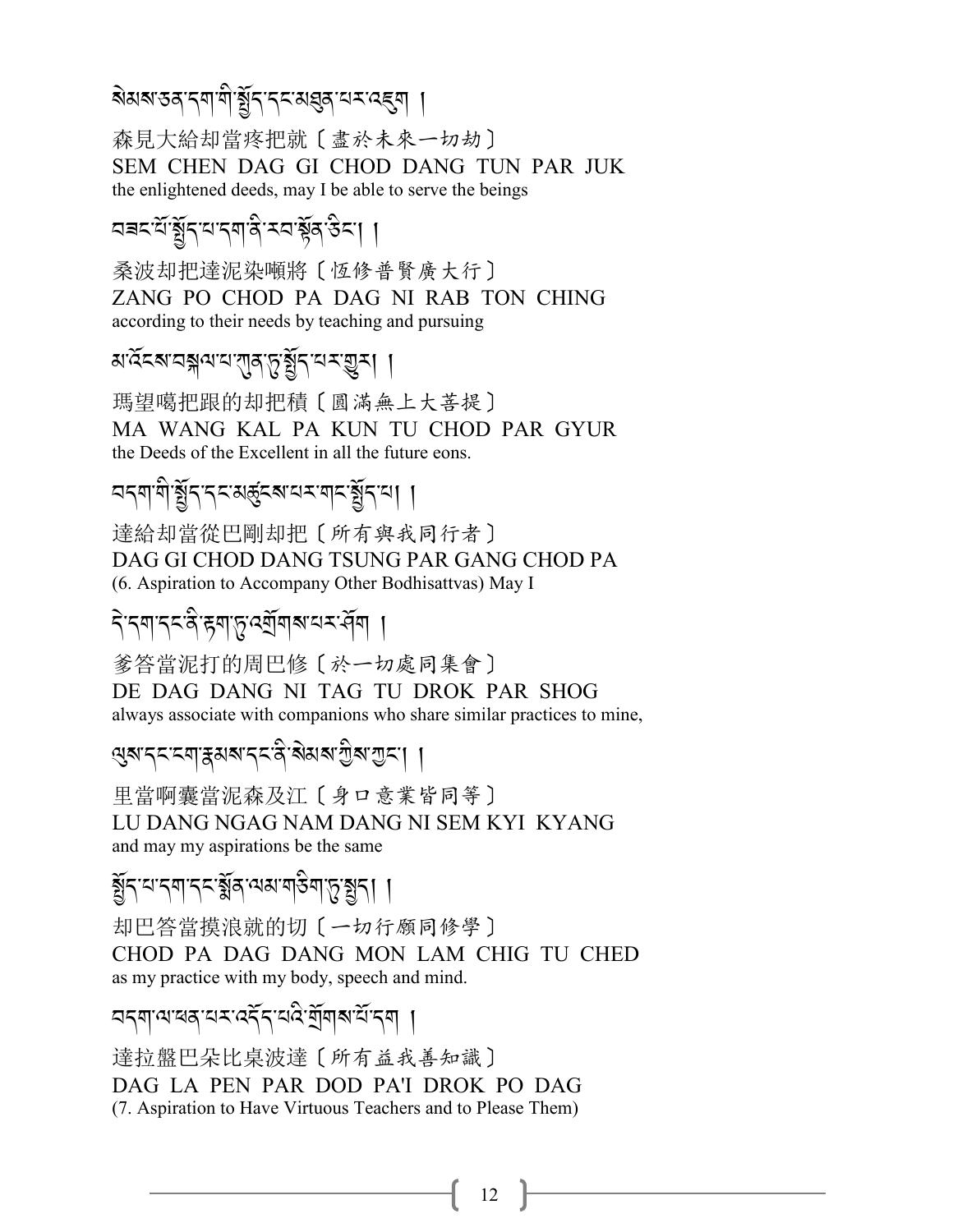# *¤* বৰমৰ্থিমুঁম্বৰ মন্ত্ৰীয় প্ৰস্থা বিষয়া

桑波却巴染的噸把囊〔為我顯示普賢行〕 ZANG PO CHOD PA RAB TU TON PA NAM May I always be associated with well-wishing friends

## ने नयान्त्य्ल्यदास्य अस्य स्वया

爹達當樣搭的查巴修〔常願與我同集會〕 DE DAG DANG YANG TAG TU TRED PAR SHOG who teach me the Deeds of the Excellent,

ने न्याचनयां योव्यवस्य पदक्षेत्रं अन्ञुत्रः । ।

爹達搭給囊樣以麼永〔於我常生歡喜心〕 DE DAG DAG GI NAM YANG YID MI YUNG and may I never disappoint their minds.

ৰ্শবাস্থ্ৰ স্মান্ত্ৰী সম্পৰ্কী সম্পৰ্কী সম্পৰ্কী সম্পৰ্কী সম্পৰ্কী সম্পৰ্কী সম্পৰ্কী সম্পৰ্কী সম্পৰ্কী সম্পৰ্ক<br>বিদ্যালয় সম্পৰ্কী সম্পৰ্কী সম্পৰ্কী সম্পৰ্কী সম্পৰ্কী সম্পৰ্কী সম্পৰ্কী সম্পৰ্কী সম্পৰ্কী সম্পৰ্কী সম্পৰ্কী স

桑吉色急國為滾波囊〔願常面見諸如來〕 SANGYE SEI KYI KOR WA'I GON PO NAM (8. Aspiration to See and Serve Buddhas in Person)

## মহুখ*প্ৰ*িপ্ৰাপ্তি, প্ৰৱ্যায় গ্ৰন্থ, প্ৰাপ্ত স্থিতি প্ৰাপ্ত স্থিতি প্ৰাপ্ত স্থিতি প্ৰাপ্ত স্থিতি প্ৰাপ্ত স্থিত<br>মহা

昂森塔的達給加瓦達〔及諸佛子眾圍繞〕 NGON SUM TAG TU DAG GI GYAL WAR TA May I always behold face to face the buddhas surrounded by bodhisattvas

*3-:*R*%?-2{ =-0-*!*/-*+*-3* A*-*\*R*-2<*,,

瑪望噶巴根的米决瓦〔於彼皆興廣大供〕 MA WANG KAL PA KUN TU MI KYO WAR and without tiring in all future eons, may I always

## ব্ৰিম্বান্ম আৰু বিদ্যালী বিদ্যালয় বিদ্যালয় বিদ্যালয় বিদ্যালয় বিদ্যালয় বিদ্যালয় বিদ্যালয় বিদ্যালয় বিদ্য<br>বিদ্যালয় বিদ্যালয় বিদ্যালয় বিদ্যালয় বিদ্যালয় বিদ্যালয় বিদ্যালয় বিদ্যালয় বিদ্যালয় বিদ্যালয় বিদ্যালয়

爹達拉樣却巴加切急〔盡未來劫無疲厭〕 DE DAG LA YANG CHOD PA GYA CHER GYI present them with magnificent offerings.

#### ক্সিন্সেপ্ৰায়ন্ত্ৰী কৰি বিভিন্ন প্ৰয়াগ কৰি প্ৰয়াগ কৰি বিভিন্ন প্ৰয়াগ কৰি বিভিন্ন প্ৰয়াগ কৰি বিভিন্ন প্ৰয়া<br>কৰি প্ৰয়াগ কৰি বিভিন্ন প্ৰয়াগ কৰি বিভিন্ন প্ৰয়াগ কৰি বিভিন্ন প্ৰয়াগ কৰি বিভিন্ন প্ৰয়াগ কৰি বিভিন্ন প্ৰয় .<br>.<br>.

加瓦囊急但比丘怎將〔願持諸佛微妙法〕 GYAL WA NAM KYI DAM PA'I CHO DZIN CHING (9. Aspiration to Preserve the Dharma) May I always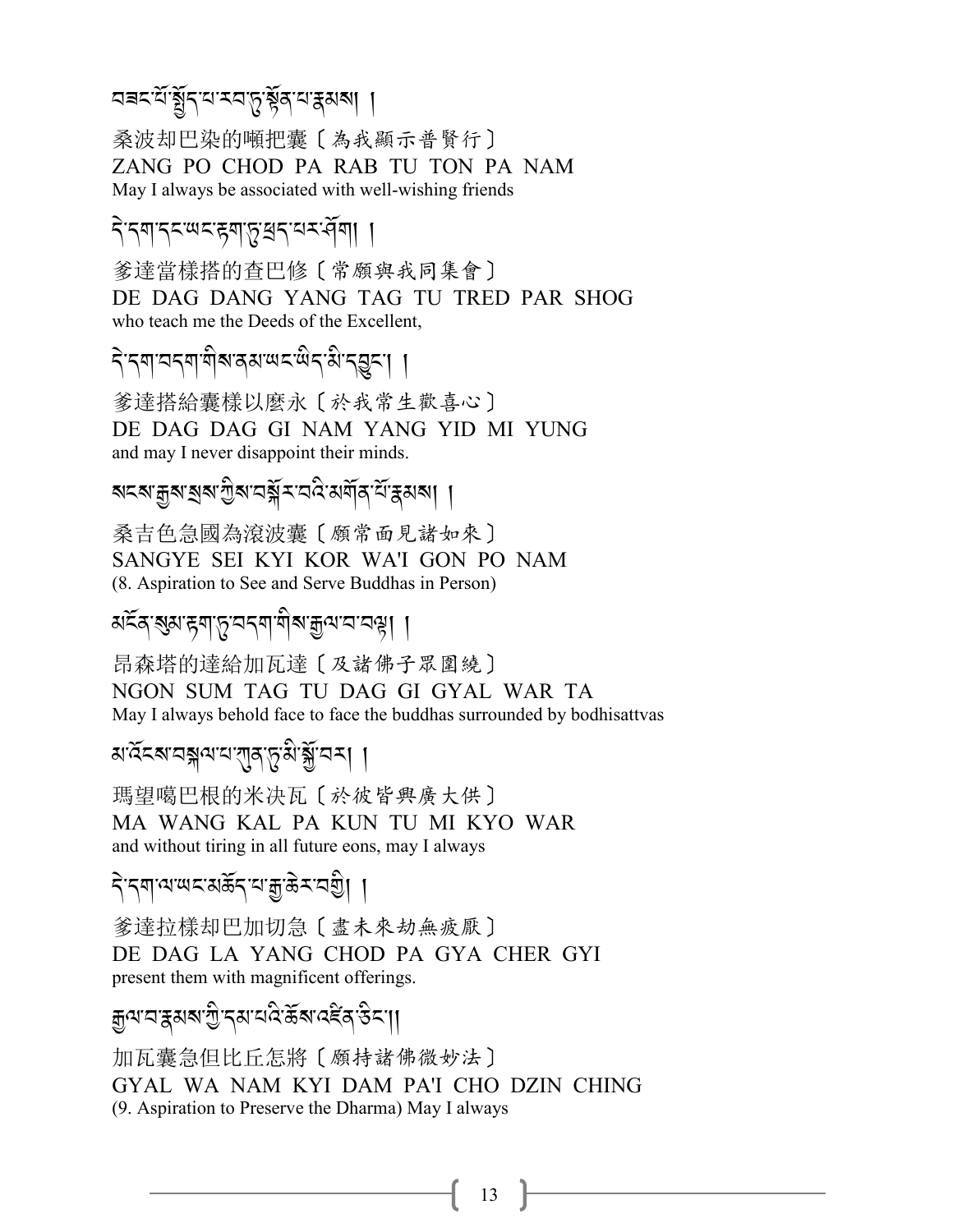# अन्छनञ्जून वालुकुञ्चन वन्देना ।

强丘却巴根的囊瓦學〔光顯一切菩提行〕 CHANG CHUB CHOD PA KUN TU NANG WAR CHED preserve the holy dharmas of all the buddhas

ঘৰনউৰ্শ্বন্মস্কমব্দৰ্শ্বনাম্বন্দা ।

桑波却巴囊巴却巴樣〔究竟清淨普賢道〕 ZANG PO CHOD PA NAM PAR CHOD PA YANG and illuminate the deeds of enlightenment.

*য়<sup>੶</sup>*ঽৼ৶য়ৠ৸য়য়ৗৢঀ৾৴য়য়৸৸ৼৢৼঢ়ঢ়ৗ

瑪望噶巴跟的夏巴及〔盡未來劫常修習〕 MA WANG KAL PA KUN TU CHED PAR GYI May I train in the Deeds of the Excellent in all the future eons.

ষ্ট্ৰন্'য'ৱমৰ'ডন্'ন্'ঋন'ন্'ৰ্মিন'নৰ। ।

絲巴他見的樣闊瓦那〔我於一切諸有中〕 SID PA TAM CHED DU YANG KHOR WA NA (10. Aspiration to Acquire Inexhaustible Treasures)

所浪夜西達呢米撒泥 [所修福智恆無盡] SO NAM YESHE DAG NI MI ZED NYEI Through rebirths in all the states of existence, may I gather

बनबाददावेबारवाद्रेदादहेवाद्रसबाघराद्रा ।

它當寫染當怎囊他當〔定慧方便及解脫〕 TAB DANG SHE RAB TING DZIN NAM TAR DANG endless treasures of merit and wisdom; and may I become an inexhaustible

ঐব চৰ বাৰ গুষি ৰব মৰ্ব বৰুমা ।

雲燈跟急米雜做的記〔獲諸無盡功德藏〕 YON TEN KUN GYI MI ZED DZOD DET CHIG treasure of all virtues of skillful means, wisdom, contemplation and freedom.

ड़ॣॺॱॺऻड़ऀॺॱऄॗॸॱॺॱड़ॺॱऄॗॸॱऀॺॸॱड़ॺॺॱॸॆॖॎऻ

度幾當那度涅讓囊的〔一塵中有塵數刹〕 DUL CHIG TENG NA DUL NYED ZHING NAM TE (11. Aspiration for Various Means of Entering the Deeds of the Excellent: [a] Entering into Seeing the Buddhas with their Pure Lands)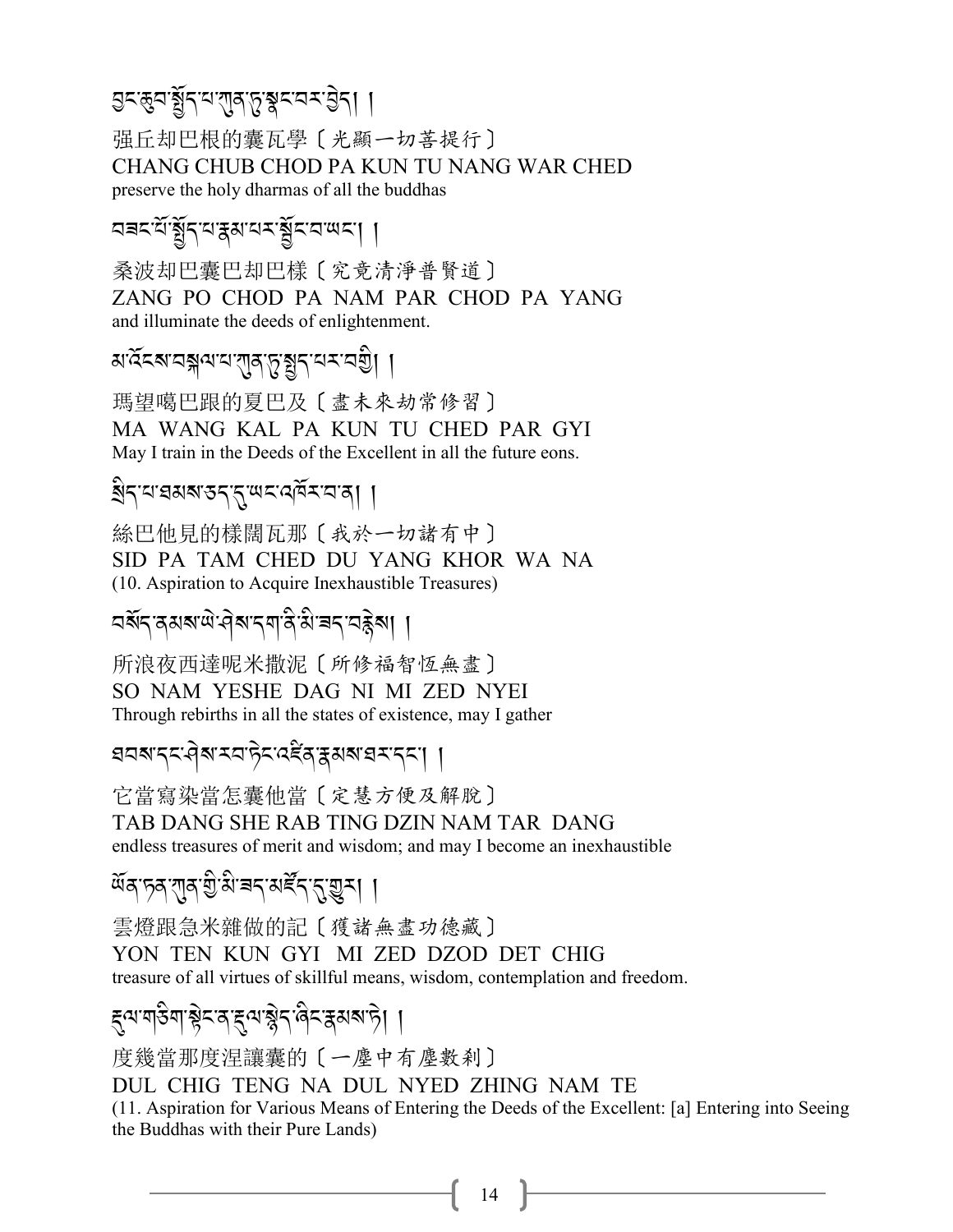สิระวิระวสมาฏิสามิการราช สุสารุสมา

讓爹桑接木恰桑吉囊〔一一刹有難思佛〕 ZHING DER SAM GYI MI KHYAB SANGYE NAM May I always behold as many pure lands as there are atoms present in the world

মহম'ক্কুম'ষ্ঠাম'স্ত্রী'ন্ম্ভম'ন'ন্মাতি বিদ্যা

桑吉色及為那修巴拉〔一一佛處眾會中〕 SANGYE SEI KYI U NA ZHUK PA LA with inconceivable buddhas sitting in the midst of bodhisattvas in each pure land;

त्रुदञ्जुद्दाबुद्धिर् उदय्वयद्या ।

强丘却巴却將達瓦記〔我見恆演善提行〕 CHANG CHUB CHED PA CHOD CHING TA WAR GYI and may I perform the deeds of enlightenment with them.

#### देखू रामा सुबाद्य बार राष्ट्रीय बाला सा

爹達瑪露他見瓊絲樣 [ 普盡十方諸刹海] DE TAR MA LU THAM CHED CHOK SU YANG May I be able to see everywhere, even on the top of a hair,

## ন্ধ'ৰ্তমাৰ্ট্ৰ'ন্ম'ন্ম'নাৰ্ম্ম'ৰ্ক্ন'ষ্ট্ৰী ।

扎臟群拉第僧擦涅急〔一一毛端三世海〕 TRA TSAM KYON LA DU SUM TSED NYED KYI the ocean of Buddhas of the three times and the ten directions with

### য়ৼ৶য়য়য়৾য়৻ড়ৣ৽ঀৼৣৼ৸ৼ৸ড়৾ৼঢ়ৼ৻

桑吉將錯讓囊將錯當〔佛海及與國土海〕 SANGYE GYAM TSO ZHING NAM GYAM TSO DANG their ocean of pure lands for an ocean of eons;

বন্ধুনরে খিত্রুপুর্ব্ব্র্য্য প্রয়ার্থ ।

噶巴將錯却講染的久〔我遍修行經劫海〕 KAL PA GYAM TSOR CHOD CHING RAB TU JUK and may I fully enter into the enlightened deeds in each pure land.

য়য়ৼৼ৶ড়৸৸ৼ৻৸য়৸য়৽৸৸ৼ৸৸

松就烟拉將錯扎各急〔一切如來語清淨〕 SUNG CHIG YEN LAG GYAM TSO'I DRA KED KYI ([b] Entering into Heeding the Speech of the Buddhas) May I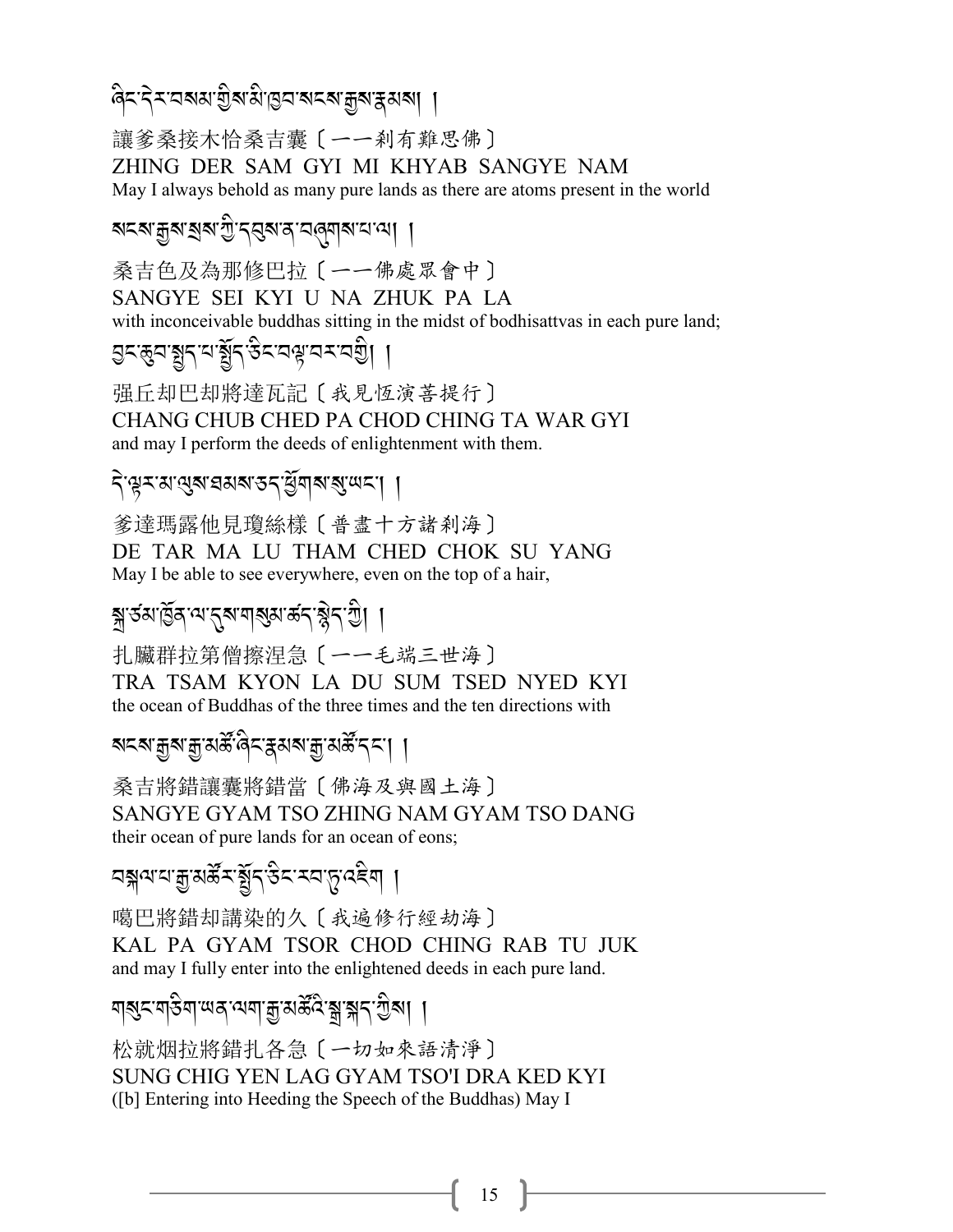ক্সপ'ম'শ্মুৰ'ন্ম্ভুনৰা'অৰ'ম্মা'ৰ্ম'ন্মা'ৰা ।

加瓦根樣烟拉囊達巴〔一言具眾音聲海〕 GYAL WA KUN YANG YEN LAG NAM DAG PA always heed the speech of the buddhas, of which each single word

ৰ্মান শ্ৰম গুৰেমন হিৰিপ প্ৰদেশ।

桌瓦根急桑巴即任樣〔隨諸眾生意樂音〕 DRO WA KUN GYI SAM PA JI ZHIN YANG is the pure voice of all the Buddhas and an ocean of languages

ষহম'ক্কুম'ন্ম্সুহ'ন্ম'দ্দুন্ম্'ন্হেন্ম'য্ম'যন্ত্ৰী ।

桑吉送拉塔的就巴急〔一一流佛辯才海〕 SANGYE SUNG LA TAG TU JUK PAR GYI precisely suited to the needs of all beings.

নুষ'নাৰ্থ্য'না নীৰাৰ বেং <sup>ক্ৰ</sup>মে ব্ৰেপৰ প্ৰব্ৰত্ত প্ৰদা

第僧沙比加瓦他見達〔三世一切諸如來〕 DU SUM SHEK PA'I GYAL WA TAM CHED DAG ([c] Entering into Hearing the Turning of the Dharma Wheels)

ৰ্শিম শ্ৰম্ভিৰ্জুন্মস্কুমমামন্দ্ৰ মুমানাজী।

闊咯次囊染的國瓦以〔於彼無盡語言海〕 KHOR LO'I TSUL NAM RAB TU KOR WA YI May I possess the strength of mind to heed

दे दयायी अदया अदन्तुद्र अक्षे बदाया

爹達各樣送樣米色拉〔恆轉理趣妙法輪〕 DE DAG GI YANG SUNG YANG MI ZED LA the inexhaustible voice of the buddhas of the three times

ষ্ট্ৰঞ্জিবৰ শ্ৰীৰ বৰ্ণ শ্ৰম সম্পৰ্কে ।

落以朵及答將染的就〔我深智力普能入〕 LO YI TOB KYI DAG KYANG RAB TU JUK as they turn the wheels of dharma.

สรัสสามสุขามารสาธราครูปามาเพรา

瑪望噶巴他見就巴樣〔我能深入於未來〕 MA WANG KAL PA THAM CHED JUK PAR YANG ([d] Entering into all the Eons) As Buddha Wisdom knows (enters)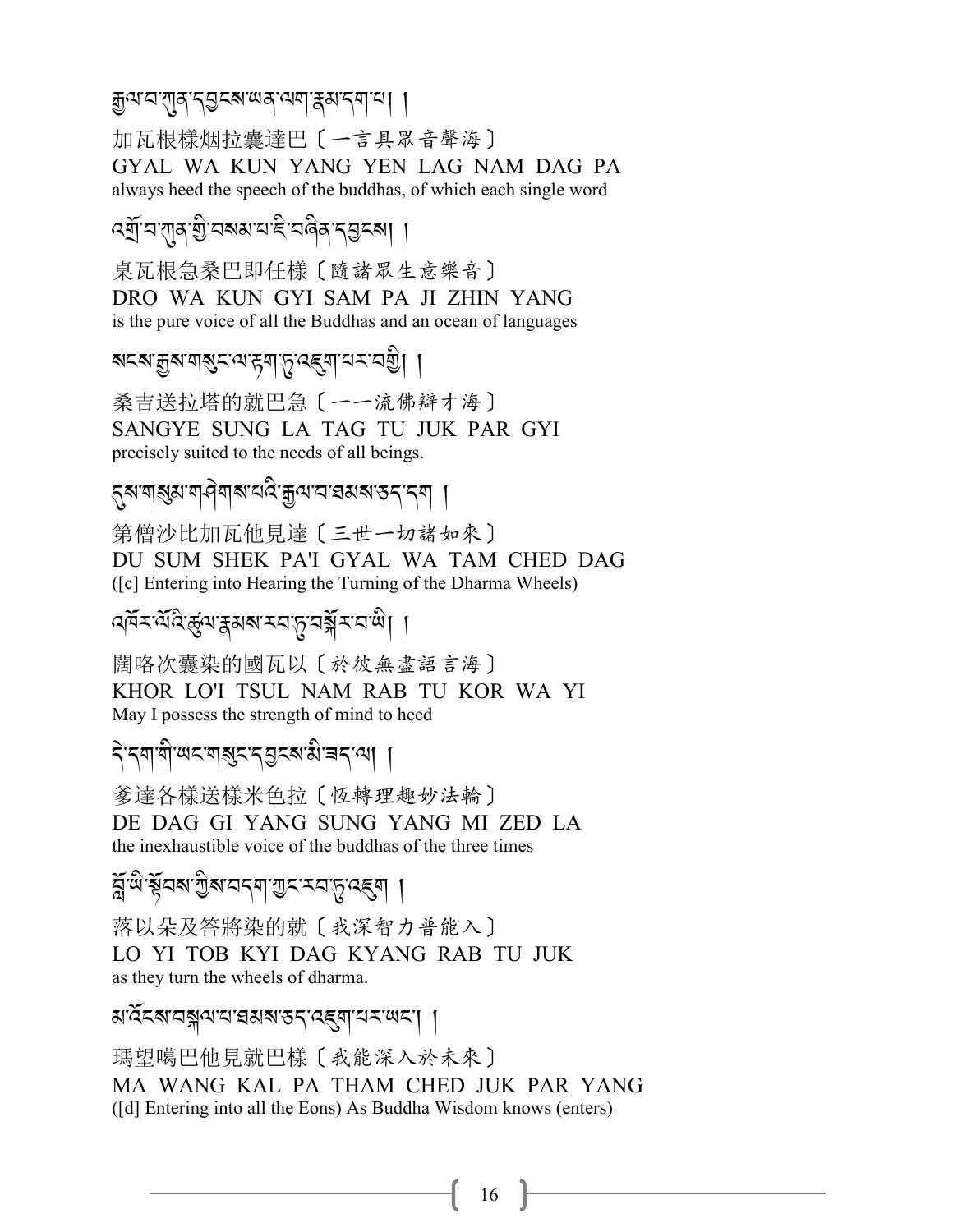# ब्रेट् स्वां बाटेबा बोबायदवा गुटादहुवायरायशे। ।

個幾就給達將久巴記〔盡一切劫為一念〕 KED CHIG CHIG GI DAG KYANG JUK PAR GYI all the future eons, so may I also know them in a single instant.

#### ॺड़ख़ड़ख़ङ्गलद्रश्याबुबल्करहेन्द

剛樣噶巴第僧擦爹大〔三世所有一切劫〕 GANG YANG KAL PA DU SUM TSED DE DAG May I know in one instant all that in encompassed

ৠ৲ঔণাভ্ৰাৰখণ্ডীৰাৰ ৰেণৰামানমন্ত্ৰণ। ।

給就恰洗急那修巴却〔為一念際我皆入〕 KED CHIG CHA SHEI KYI NI ZHUK PAR CHED in the duration of the three times.

## *ন্*ৰ'নাৰ্থম'নাৰীনাৰ'ন'মীজ'ৰীহ'নী'নাহ'। ।

第僧沙巴米以桑各剛〔我於一念見三世〕 DU SUM SHEK PA MI YI SENG GE GANG ([e] Entering into Seeing all the Buddhas in One Instant) May I behold all those

#### दे दगञ्जदञ्जागञ्जेषायाञ्चणग्रीरुप्यक्षा ।

爹達格就求拉達給大〔所有一切人獅子〕 DE DAG KED CHIG CHIG LA DAG GI TA who are the Lions of Men, the buddhas of the three times in a single instant.

### ह्यानुदेदयाबैर्देङ्गरुखयया ।

答的爹達各呢却以拉〔亦常入佛境界中〕 TAG TU DE DAG GI NI CHOD YUL LA (If) Entering the Object of Enjoyment of the Buddhas) May I always be able to enter

## ৠ৸ৼয়ৢৼৼঽ৻ৼঀ৸য়৸ৼ৻য়৾ৼ৸৻য়ৢ৸৻ৼ৾৶৾

急瑪急比囊它朵及就〔如幻解脫及威力〕 GYU MAR GYUR PA'I NAM TAR TOB KYI JUK their object of enjoyment with the power of liberation by seeing them as illusions.

# यद्रपद्तुबायञ्जयदयायो बिदावर्गेदाया ।

剛樣地僧答各讓過巴〔於一毛端極微中〕 GANG YANG DU SUM DAG GI ZHING KOD PA ([g] Entering into the Accomplishment of all the Pure Lands)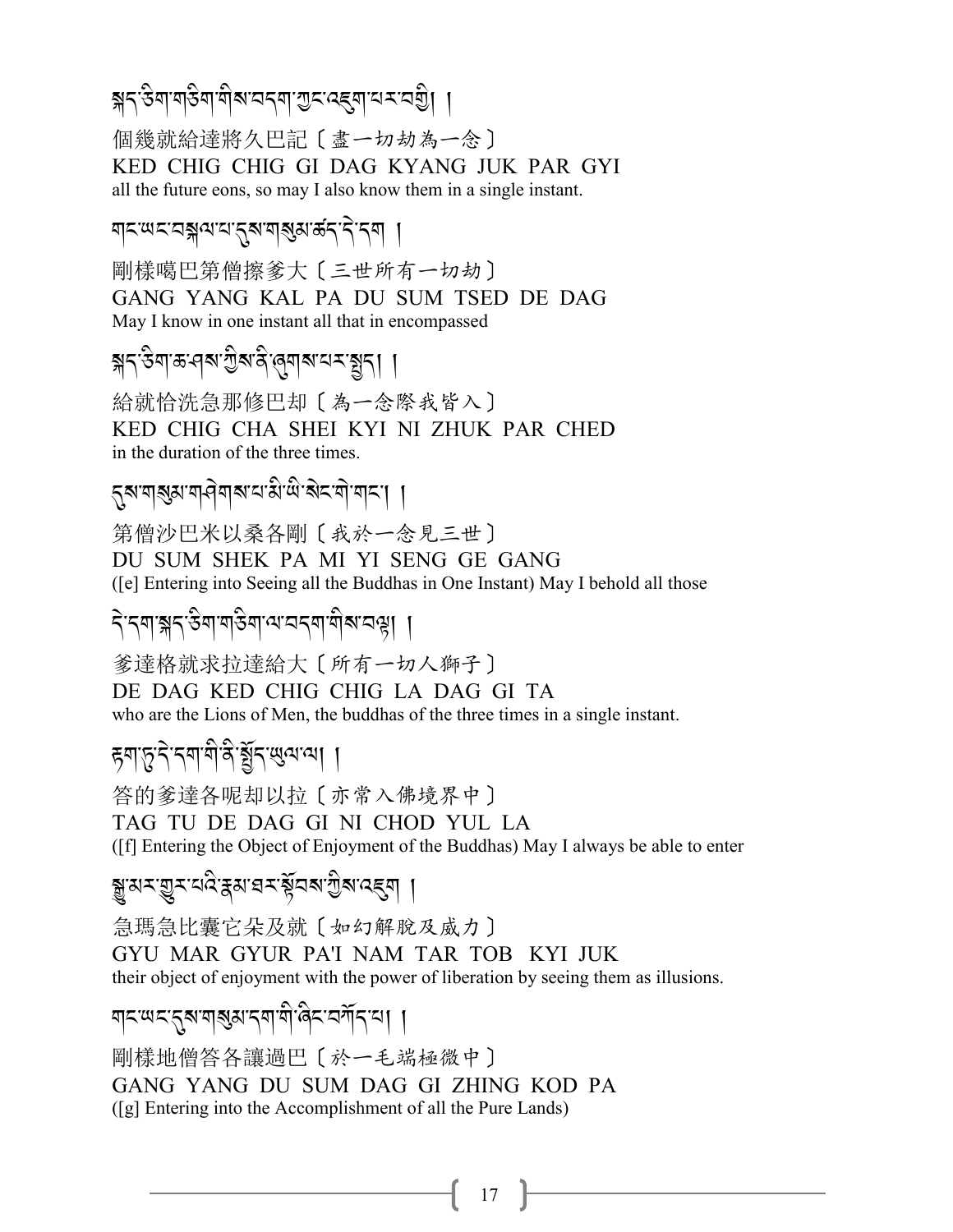# <u>देन्त्रगङ्गराज्ञुक्षेत्रद्वास्रद्यसम्बन्धा</u>

爹達度幾當的問巴周〔出現三世莊嚴刹〕 DE DAG DUL CHIG TENG DU NGON PAR DRUB May I accomplish upon each atom the perfect array of the purelands

#### देखूर अखुरु बुवार कुरारा बसरा उदा ।

爹達瑪里瓊囊他見的〔十方塵刹諸毛端〕 DE TAR MA LU CHOK NAM TAM CHED DU of the three times; and may I enter into the purelands

# ক্ৰুণ'ম'ন্ম'মী'ৰ্নি'ক্কমৰ'মৰ্শীন'ম'ৰ্হেমা ।

加瓦達各聲囊國拉就 〔我皆深入而嚴淨〕 GYAL WA DAG GI ZHING NAM KOD LA JUK of the buddhas of each atom in all directions.

#### য়ঢ়ড়য়য়ড়ৢঽৼ৻ৼয়ড়ড়য়ড়য়ড়য়ঢ়

剛樣瑪尋久燈桌瑪囊〔所有未來照世燈〕 GANG YANG MA JON JIG TEN DRON MA NAM ([h] Entering into the Presence of the Buddhas)

#### এন্জ্বাম্মাবমার্জনর্লুবর্ষমান্ত্রীম। ।

强丘任巴倉加闊落果〔成道轉法悟群有〕 CHANG CHUB RIM PAR TSANG GYA KHOR LO KOR When the Illuminators of the World (buddhas) of the future realize

#### য়ৢৼঽৼঽয়ৼৼৼঀড়ড়৻ড়৸ৼ৻ড়৸

念按地巴染的日它噸〔究竟佛事示涅槃〕 NYA NGEN DEI PA RAB TU ZHI TA TON the stages of buddhahood, turn the Wheel of Dharma and go beyond sorrow,

# <u> মর্ম্ববার্শ্বার্মুহ্রবা</u>র্মবার্ম ।

滾波根及中的達起我〔我皆往詣而親近〕 GO PO KUN GYI DRUNG DU DAG CHI'O the profound peace of nirvana, may I always be in their presence.

### য়ৣ<u>ঀ৾৻ঽয়৾য়ৢৼ৾৻ৼড়৻ড়৻ড়ড়ড়ড়৻ড়৻ড়৻ড়৻ড়৻ড়৻ড়৻</u>

跟的泥為自遲朵囊當〔速疾周遍神通力〕 KUN TU NYUR WA'I DZU TRUL TOB NAM DANG (12. Aspiration for the Power of Enlightenment through Nine Powers)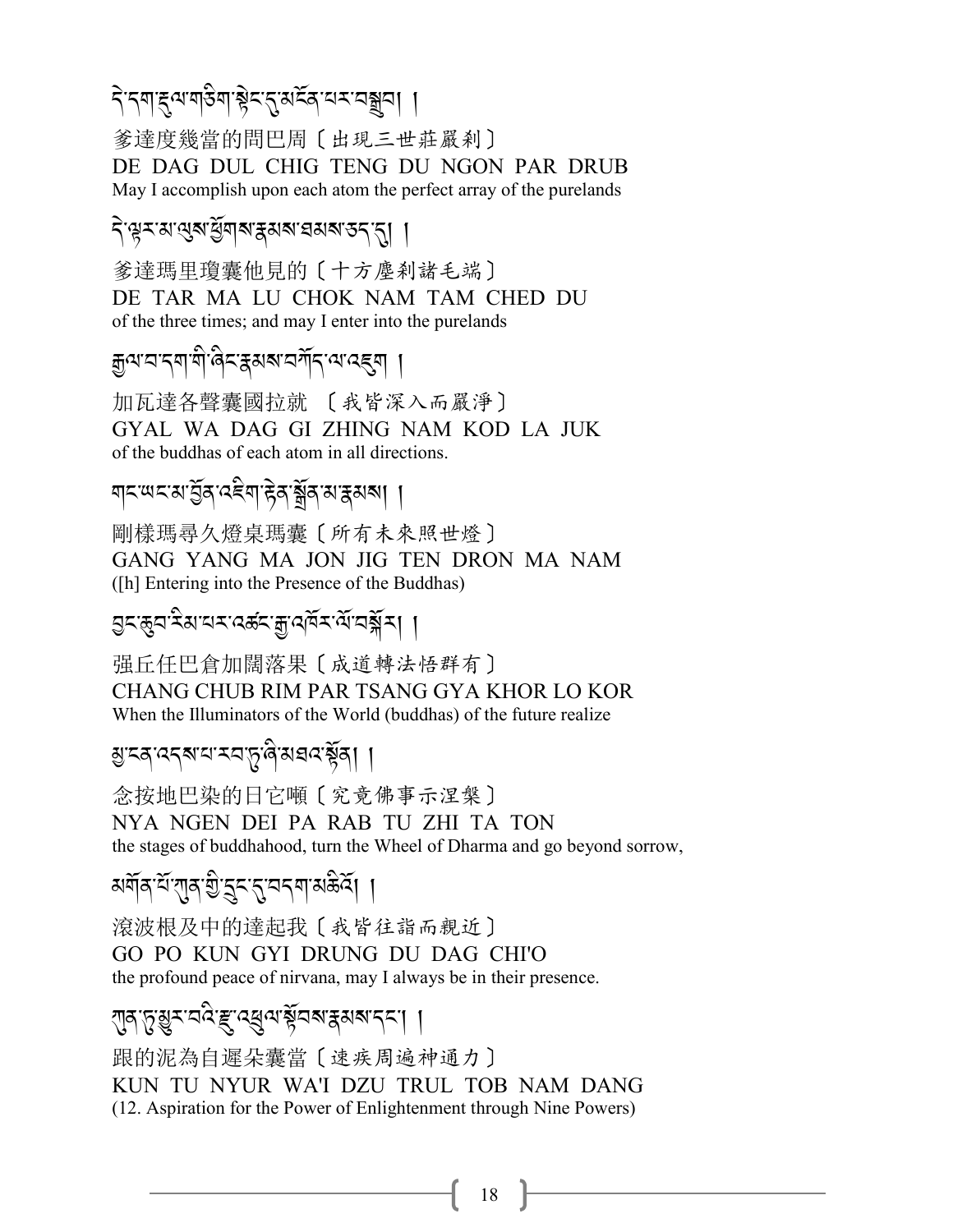71<u>9 পৰি স্পূ</u>ৰ্ণ সম্ভিতি সম্পৰ্কৰ সম্ভিতি সম্পৰ্কৰ সম্ভিতি সম্ভিতি সম্ভিতি সম্ভিতি সম্ভিতি সম্ভিতি সম্ভিতি সম্<br>প্ৰাৰম্ভিতি

跟泥果以塔比朵達當〔普門遍入大乘力〕 KUN NEI GO YI TEG PA'I TOB NAM DANG May I perfectly accomplish the power of enlightenment

 $\eta$ ন্দু<sup>:ম্বে</sup>ন্সন:ম্ব্ৰীন্সমক্লমৰ্মননা ।

跟的雲燈却比朵囊當〔智行普修功德力〕 KUN TU YON TEN CHOD PA'I TOB NAM DANG through the nine powers: the power of miraculous swiftness,

!*/-*+*-H2-0-L3?-0-.\$- \$* A*-*!R*2?*,,

跟的恰巴先巴答各朵〔威神普覆大慈力〕 KUN TU KHYAB PA JAM PA DAG GI TOB the power of the all-sided vehicle (the means for benefitting others),

*ম্*বিশেদ্যান্ত্ৰ সম্ভিতি স্পৰ্ট স্পৰ্ট স্পৰ্ট স্পৰ্ট স্পৰ্ট স্পৰ্ট স্পৰ্ট স্পৰ্ট স্পৰ্ট স্পৰ্ট স্পৰ্ট স্পৰ্ট স<br>স্পৰ্ট স্পৰ্ট স্পৰ্ট স্পৰ্ট স্পৰ্ট স্পৰ্ট স্পৰ্ট স্পৰ্ট স্পৰ্ট স্পৰ্ট স্পৰ্ট স্পৰ্ট স্পৰ্ট স্পৰ্ট স্পৰ্ট স্পৰ

跟泥各為所浪朵答當〔遍淨莊嚴勝福力〕 KUN NEI GE WA'I SO NAM TOB NAM DANG the power of enjoying all the virtuous qualities,

*a*ন|ৰাম্ৰাৰীৰ প্ৰস্কৃত পৰি স্পৰ্কী

恰巴滅把就比也西朵〔無著無依智慧力〕 CHAK PA MED PAR GYUR PA'I YESHE TOB the power of all-pervading loving kindness, the power of the totally virtuous merits,

*Aৃষ*্নস্ৰসৰ বিষ্টুৰ স্থাৰ স্থাপীৰা । And the contract of the contract of the contract of the contract of the contract of the contract of the contract of the contract of the contract of the contract of the contract of the contract of the contract of the contra

些染他當當怎朵達給〔定慧方便威神力〕 SHE RAB TAB DANG DANG DZIN TOB DAG GI the power of wisdom which is free from passion,

৪২:ধ্যাষ্ট্ৰসম্বৰমৰ অৱভিত্তিত প্ৰাৰ্থ - <u>বি</u> J

强丘朵囊樣達住巴些〔普能積集菩提力〕 CHANG CHUB TOB NAM YANG DAG DRUB PAR CHED the powers of knowledge, skillful means, and contemplation.

মৰ্ম শ্ৰীষ্ট্ৰবৰ্ম স্কুৰ্মৰ অঁহৰ স্বীপ্ৰান্ত ব্ৰিহ্ম |<br>মৰা

里及朵囊永絲達些江〔清淨一切善業力〕 LEI KYI TOB NAM YONG SU DAG CHED CHING (13. Aspiration for the Antidotes that Pacify the Obstructions)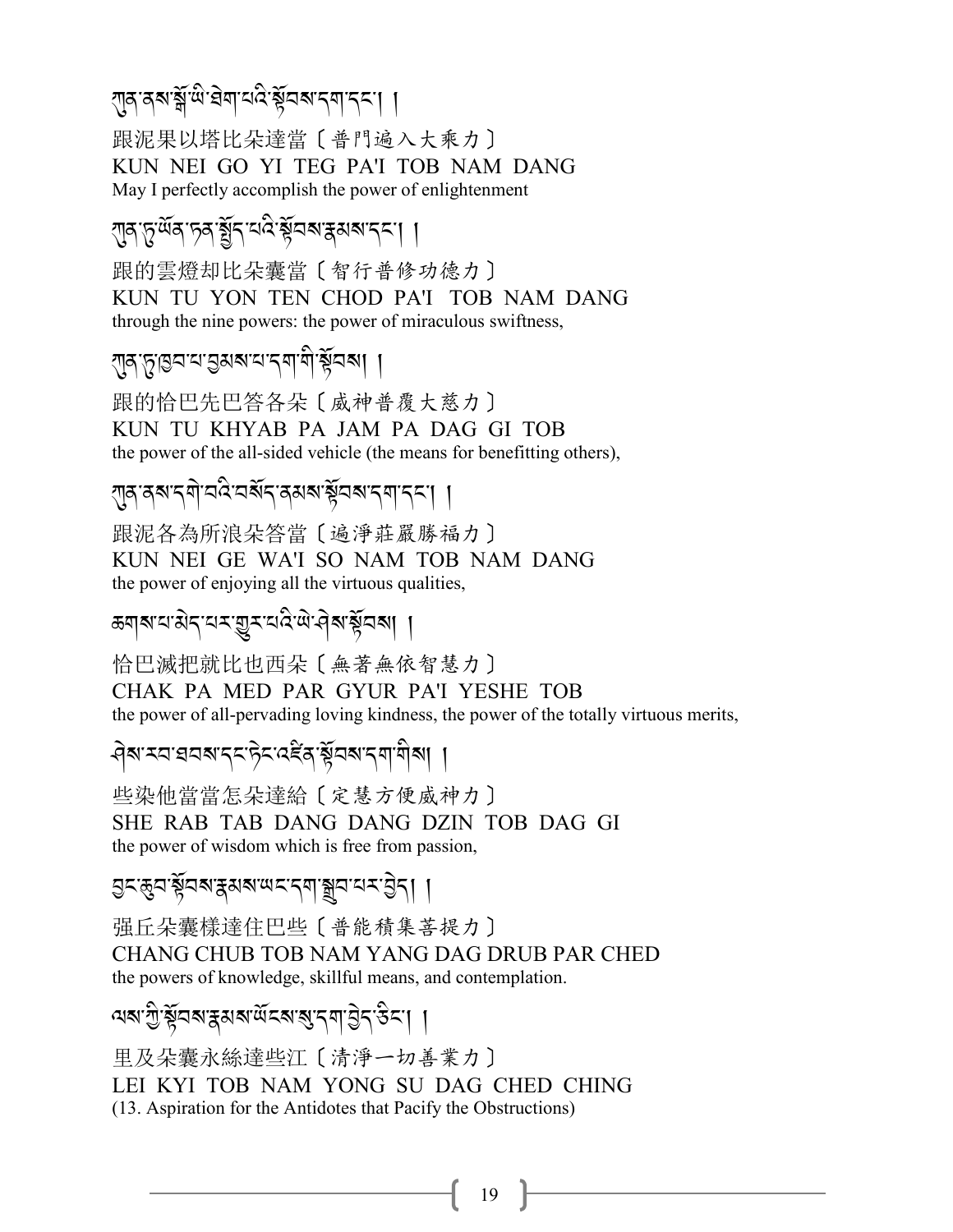*\**R*/-3*R*%?-*!R*2?-i3?-*!*/-*+*-:)*R*3?-0 <-L* J*.*,,

念蒙朵囊根的鍾把些〔摧滅一切煩惱力〕 NYON MONG TOB NAM KUN TU JOM PAR CHED May the forces of karma be utterly purified, the power of emotions

ব5ৃন্, ফ্ৰীষ্ট্ৰব্স ৰাজ্যৰ স্পৰ্ট স্পৰ্ট স্পৰ্ট স্পৰ্ট স্পৰ্ট স্পৰ্ট স্পৰ্ট স্পৰ্ট স্পৰ্ট স্পৰ্ট স্পৰ্ট স্পৰ্ট<br>বিশিষ্ট স্পৰ্ট স্পৰ্ট স্পৰ্ট স্পৰ্ট স্পৰ্ট স্পৰ্ট স্পৰ্ট স্পৰ্ট স্পৰ্ট স্পৰ্ট স্পৰ্ট স্পৰ্ট স্পৰ্ট স্পৰ্ট স্পৰ

度及朵囊朵滅染些江〔降服一切諸魔力〕 DUD KYI TOB NAM TOB MED RAB CHED CHING be utterly subdued, the power of maras be utterly destroyed,

*29% -0*R*-*,R*.-0 :* A*-*!R*2?-/* A*- m*R*\$?-0 <-2I*A,,

桑波却比朵呢做把記〔圓滿普賢諸行力〕 ZANG PO CHOD PA'I TOB NI DZOK PAR GYI and the power of the Deeds of the Excellent be perfected.

न्दिर अर्थ कुर्य्यक्ष्र्रें क्ष्य यस्पत्र्या हेन्<sup>3</sup>न्भ ।

上囊將錯囊巴達些江〔普能嚴淨諸剎海〕 ZHING NAM GYAM TSO NAM PAR DAG CHED CHING (14. Aspiration for the Enlightened Activities)

## ৰ্ষমৰ্শন্তৰ মুক্তি স্বিপ্ৰাৰ্শ সম্পৰ্কী সম্পৰ্ক স্বাৰ্শ কৰি স্বাৰ্শ সম্পৰ্ক স্বাৰ্শ সম্পৰ্ক স্বাৰ্শ স্বাৰ্শ সম্<br>ৰাজ্য

森見將錯達呢囊巴捉〔解脫一切眾生海〕 SEM CHEN GYAM TSO DAG NI NAM PAR DROL May I tirelessly perform the Seven Enlightened Activities

र्द्ध्र्य्रश्रू-अर्क्षे: रव्*्रश्रेद्र्व्*ट्र्य्ड्र्ट्र्र्ट्र्ट्र्ट्र्य् .<br>.<br>.

丘囊將錯染的同些江〔善能分別諸法海〕 CHO NAM GYAM TSO RAB TU TONG CHED CHING for the oceans of eons: purifying the oceans of lands,

## ঐ<sup>.</sup>ব়ৰ'ক্স্ক্ৰীসক্ৰীসকলক বিভিন্ন প্ৰকল্প কৰি স্থাপন কৰি স্থাপন কৰি স্থাপন কৰি স্থাপন কৰি স্থাপন কৰি স্থাপন কৰি স্থাপন<br>প্ৰকল্প কৰি স্থাপন কৰি স্থাপন কৰি স্থাপন কৰি স্থাপন কৰি স্থাপন কৰি স্থাপন কৰি স্থাপন কৰি স্থাপন কৰি স্

耶西將錯染的奪巴些〔能甚深入智慧海〕 YESHE GYAM TSO RAB TU TOK PAR CHED liberating the ocean of beings, realizing the Dharma,

# ৰ্ষ্টুৰ্'ম'ক্ৰু'মৰ্ক্ট'ৰ্ছৰ্'মৰ্'ম'ৰ্'ম'ট্ৰ'ৰ্' বিমাণ <mark>(</mark>

却巴將錯囊把達些江〔普能清淨諸行海〕 CHOD PA GYAM TSO NAM PAR DAG GYID CHING attaining the ocean of wisdom,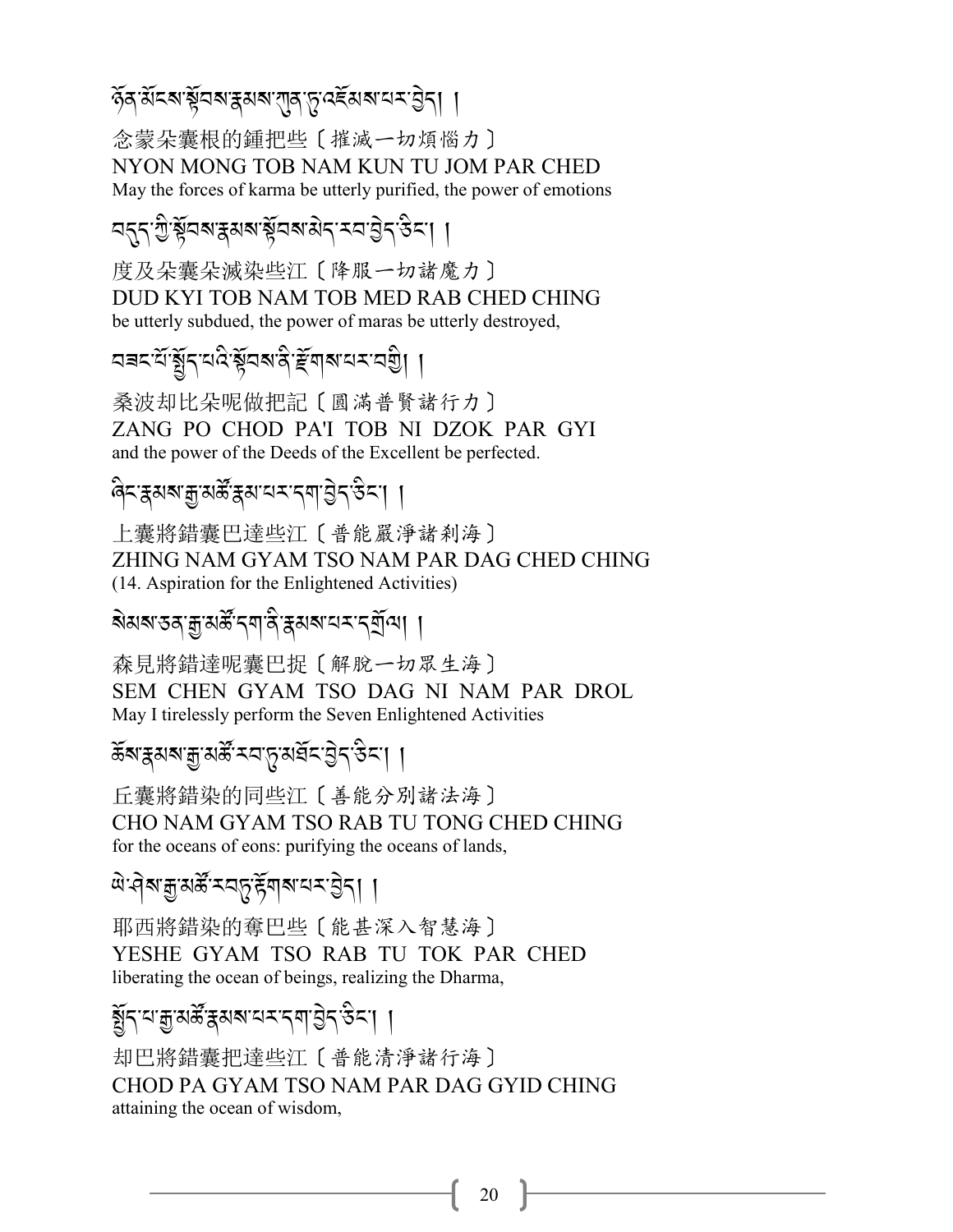# ৰ্ষ্ণৰ অমন্ত্ৰীয় <u>প্ৰা</u>ন্ন প্ৰাপ্ত কৰি প্ৰাপ্ত কৰি পৰি স্থিতি পৰি স্থাপন কৰি পৰি স্থাপন কৰি প্ৰাপ্ত কৰি প্ৰাপ্ত<br>স্থাপন কৰি স্থাপন কৰি স্থাপন কৰি স্থাপন কৰি স্থাপন কৰি স্থাপন কৰি স্থাপন কৰি স্থাপন কৰি স্থাপন কৰি স্থাপন কৰ

木浪將錯永絲做巴些〔圓滿一切諸願海〕 MON LAM GYAM TSO YONG SU DZOK PAR CHED perfecting the ocean of activities,

ৰ্ঘৰা দুৰু প্ৰতিষ্ঠাৰ পৰি বিষয়া প্ৰতিষ্ঠাৰ পৰি বিষয়া প্ৰতিষ্ঠাৰ পৰি বিষয়া প্ৰতিষ্ঠাৰ পৰি বিষয়া প<br>ৰাজ্য প্ৰতিষ্ঠাৰ পৰি বিষয়া প্ৰতিষ্ঠাৰ পৰি বিষয়া প্ৰতিষ্ঠাৰ পৰি বিষয়া প্ৰতিষ্ঠাৰ পৰি বিষয়া প্ৰতিষ্ঠাৰ পৰি বি

桑吉將錯染的却學江〔親近供養諸佛海〕 SANGYE GYAM TSO RAB TU CHOD GYID CHING accomplishing the ocean of aspirations and

বৰ্শ্বন্দ্ৰ*প্ৰস্থাৰ*্থী, ইন্<sup>.</sup> - বিৰ্থা বিৰ্থিত বিৰ্থিত প্ৰতিষ্ঠা

噶巴將錯米叫却把積〔修行無倦經劫海〕 KAL PA GYAM TSOR MI KYO CHED PAR GYI ceaselessly serving the ocean of buddhas.

ম্**< অব্দ**্তা সম্প্ৰাৰ বিমান বিদ্যালয় বিদ্যালয় বিদ্যালয় কৰি স্থা

剛樣地僧沙比加瓦以〔三世一切諸如來〕 GANG YANG DU SUM SHEK PA'I GYAL WA YI (15. Aspiration for Training following [a] the Buddhas)

৪<জ্ঞার্স্থী - ব্রাপ্ত স্থা প্রিপ্রার্থ ।

强丘却比摸浪切扎囊〔最勝菩提諸行願〕 CHANG CHUB CHOD PA'I MON LAM CHE DRAG NAM May I completely fulfill all the aspirations of enlightened deeds

*মষম* যুঁমুন্বৰ স্তুন স্বৰ স্থা প্ৰাণী ।

桑波却比强丘桑吉涅〔我皆供養圓滿修〕 ZANG PO CHOD PEI CHANG CHUB SANG GYEI NEI of the buddhas of the three times, by attaining enlightenment

ব্<sup>2</sup>্মীৰ্ প্ৰদান্ত্ৰ প্ৰাপ্ত ব্ৰহ্ম বিশ্ৰম প্ৰকাশ বিশিষ্ট কৰি স্থাপন প্ৰকাশ বিশিষ্ট কৰি স্থাপন প্ৰকাশ বিশিষ্ট<br>বিশিষ্ট কৰি স্থাপন প্ৰকাশ বিশিষ্ট কৰি স্থাপন প্ৰকাশ বিশিষ্ট কৰি স্থাপন প্ৰকাশ বিশিষ্ট কৰি স্থাপন প্ৰকাশ বিশিষ

爹根達給瑪里做把記〔以普賢行悟菩提〕 DE KUN DAG GI MA LU DZOK PAR GYI through the Deeds of the Excellent.

*ৰ্*দ্ৰব্যাৱ প্ৰাপ্ত প্ৰদ্ৰব্য কৰি

加瓦根急色急特窩巴〔一切如來有長子〕 GYAL WA KUN GYI SEI KYI TU WO PA ([b] Samantabhadra) The eldest son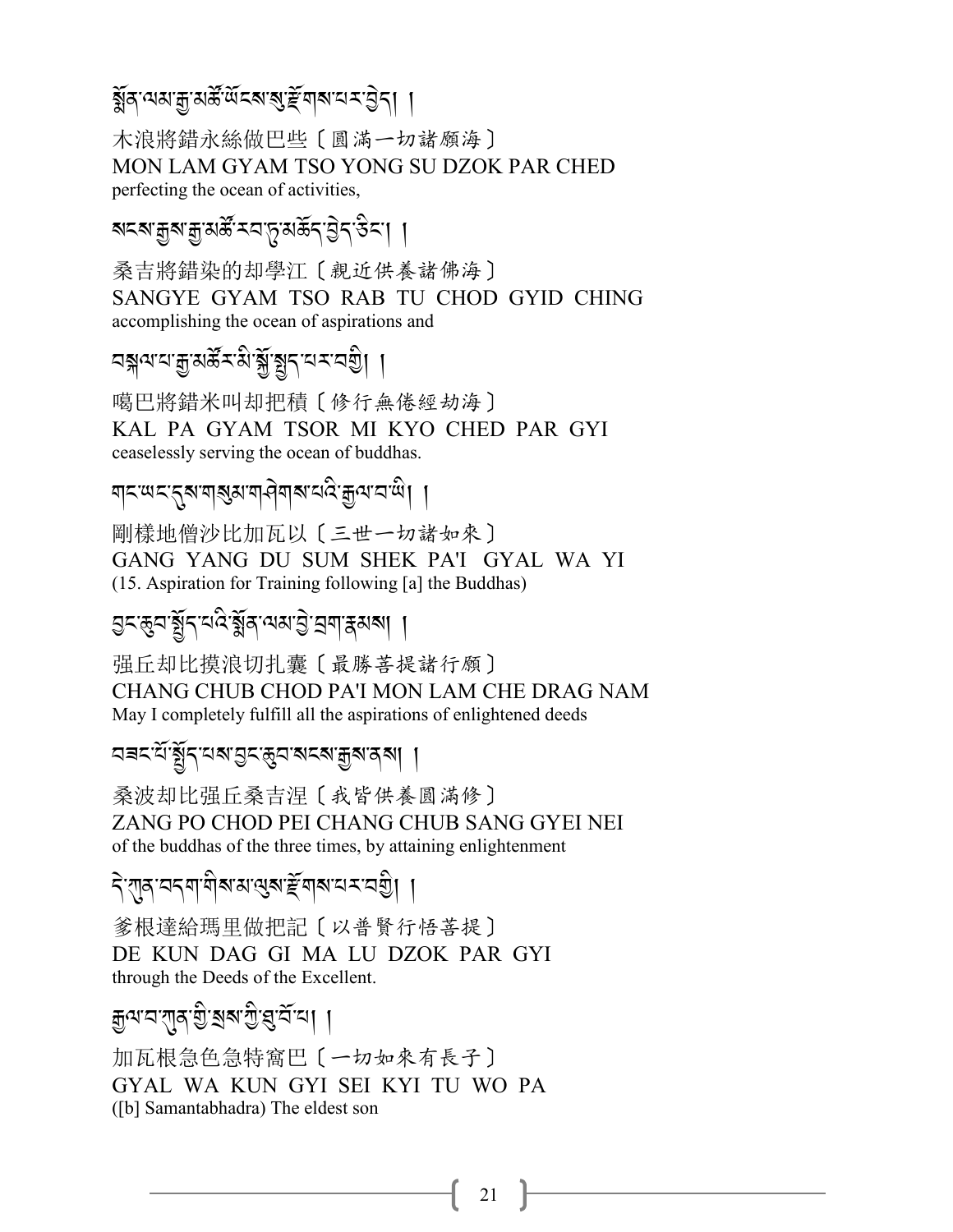# শব্দীষ্টবিপ্ৰমুদ্বৰবৰিমন্তা ।

更各蒙呢根的僧西夏〔彼名號曰普賢尊〕 GANG GI MING NI KUN TU ZANG ZHEI CHA of all the victorious buddhas is Samantabhadra.

## अवबायादे द्रायहरूद्रबायमञ्जूदायदेख्या ।

克巴爹當從把切比起〔我今迴向諸善根〕 KHE PA DE DANG TSUNG PAR CHED PA'I CHIR I dedicate all of these merits

# *ন্*ণাযদেরীর্শারমৰাত্রামযান্ত্রিয়া ।

各瓦度達它見染的哦〔願諸智行悉同彼〕 GE WA DI DAG TAM CHED RAB TU NGO' so that my deeds may become like his.

## ख़ॺॱॸड़ड़ॺॎॱॸड़ख़ऀॸॱॻड़ॾॺॱॸॺॱ<sup>ॶ</sup>ड़ऻॱ<u>ॶ</u>

露當啊當以將囊打江〔願身口意恆清淨〕 LU DANG NGAG DANG YID KYANG NAM DAG CHING May by body, speech, mind, deeds and

#### हुँद्द्यञ्जयद्वालेदञ्जयब्ध्वद्ब्यद्वाया ।

却巴囊達上囊永達巴〔諸行刹土亦復然〕 CHOD PA NAM DAG ZHING NAM YONG DAG PA environment always be pure.

#### ঘয়ুঁঘে ঘৰমন্ত্ৰী পৰিস্থিতি প্ৰদান।

握瓦桑波克巴幾扎瓦〔如是智慧號普賢〕 NGO WA ZANG PO KHE PA CHI DRA WA May I become equal, in these excellent aspirations,

#### ঀ৾৻ঽঽৼয়ঀয়ৗৢৼ৾ঀৼৼয়ড়৾ৼ৶য়ৼ৻ঀ৾য়৾

爹扎達將爹當從巴修〔願我與彼皆同等〕 DE DRAR DAG KYANG DE DANG TSUNG PAR SHOG to Samantabhadra.

### राज वब दबोज जन्मद <u>संबु</u>द चविद्ये रा

跟涅各瓦桑波切比起〔我為遍淨普賢行〕 KUN NEI GE WA ZANG PO CHED PA'I CHIR ([c] Manjushri) May I tirelessly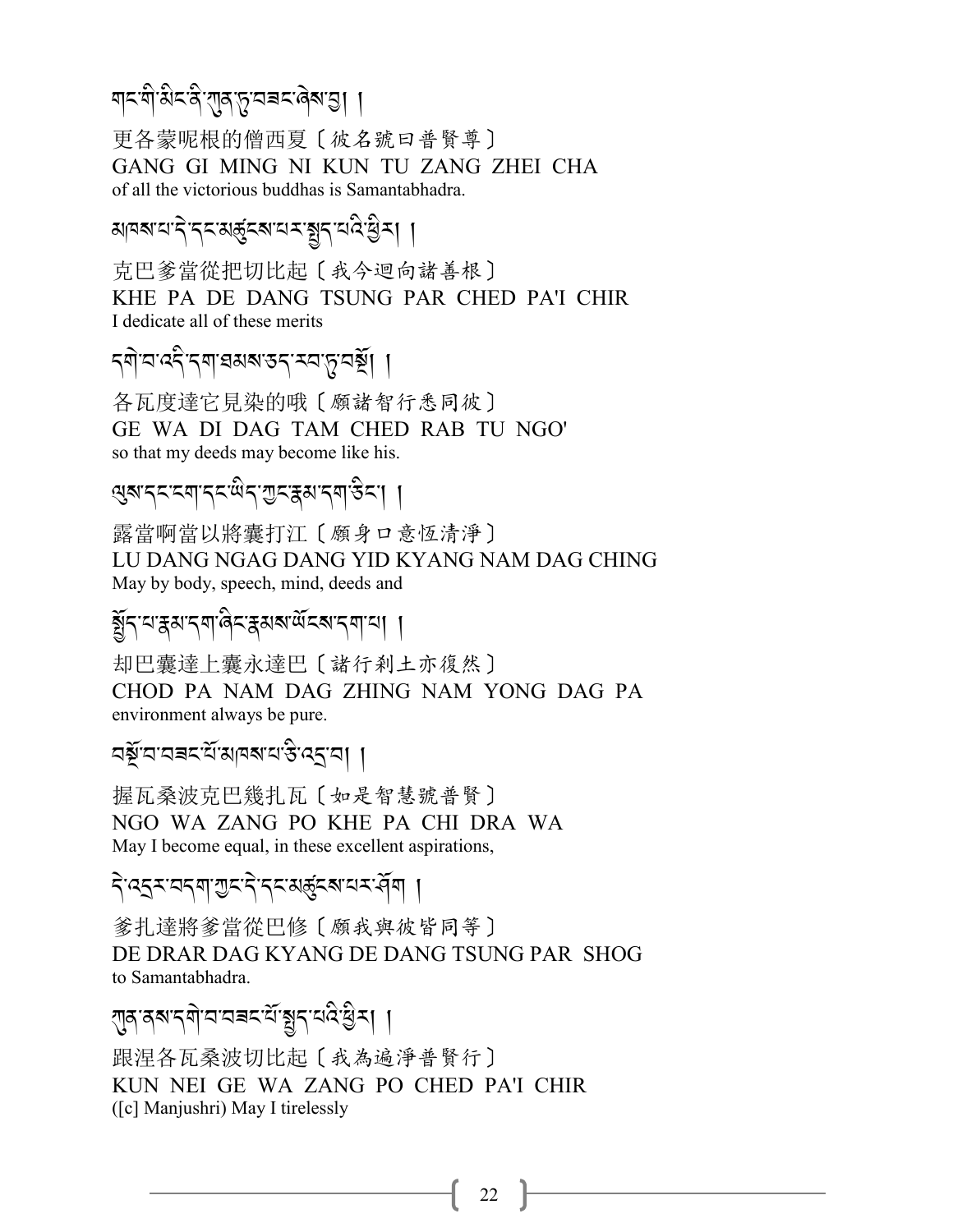# दह्य द्वय गुर्दे ब्रुव यय ब्रुद्ध्य द्वी।

將巴記呢摸浪切巴記〔文殊師利諸大願〕 JAM PAL GYI NI MON LAM CHED PAR GYI accomplish the virtuous Deeds of the Excellent

## अ<sup>.</sup>ঽॅदबावङ्गयायालुकुत्रीञ्जॅातम् ।

瑪望噶巴根的摸决瓦〔滿彼事業盡無餘〕 MA WANG KAL PA KUN TU MI KYO WAR by following the aspirations of Manjushri

# देखेखुवाससुराङ्गमा विदेशा

爹以恰瓦瑪里做巴記〔未來際劫恆無倦〕 DE YI CHA WA MA LU DZOK PAR GYI throughout all future eons.

# ৰ্ষুনম্বন্দৰ ক্ৰনৰ্উনম্ভূ্মউন্যা

却巴達呢擦月瑪幾就〔我所修行無有量〕 CHOD PA DAG NI TSED YOD MA GYUR CHIG (16. Concluding Aspiration) May there be no limit

#### ঐঁৰ চৰ ৰমৰ এন প্ৰয়োগ পৰি প্ৰয়োগ ।

雲燈囊將擦送滅把修〔獲得無量諸功德〕 YON TEN NAM KYANG TSED ZUNG MED PAR SHOG to my enlightened activities and their virtues.

#### ৰ্ষুন্মজন্মিন্মম্মান্মজৰ্মস্থা ।

却巴查滅巴拉涅那將〔安住無量諸行中〕 CHOD PA TSED MED PA LA NEI NEI KYANG Through countless efforts may I accomplish

#### देखाउन्नेजा ।

爹達尺巴它見擦瓦記〔了達一切神通力〕 DE DAG TRUL PA TAM CHED TSAL WAR GYI all the miracles, the virtues of enlightenment.

#### ৰম'মান্দ্ৰ'মহম' ব্ৰমাত্মমান্ত ৰেমানমা ।

囊克它圖及巴幾臟把〔文殊師利勇猛智〕 NAM KHA'I TUR TUG GYUR PA JI TSAM PAR Just as beings are limitless as the extent of space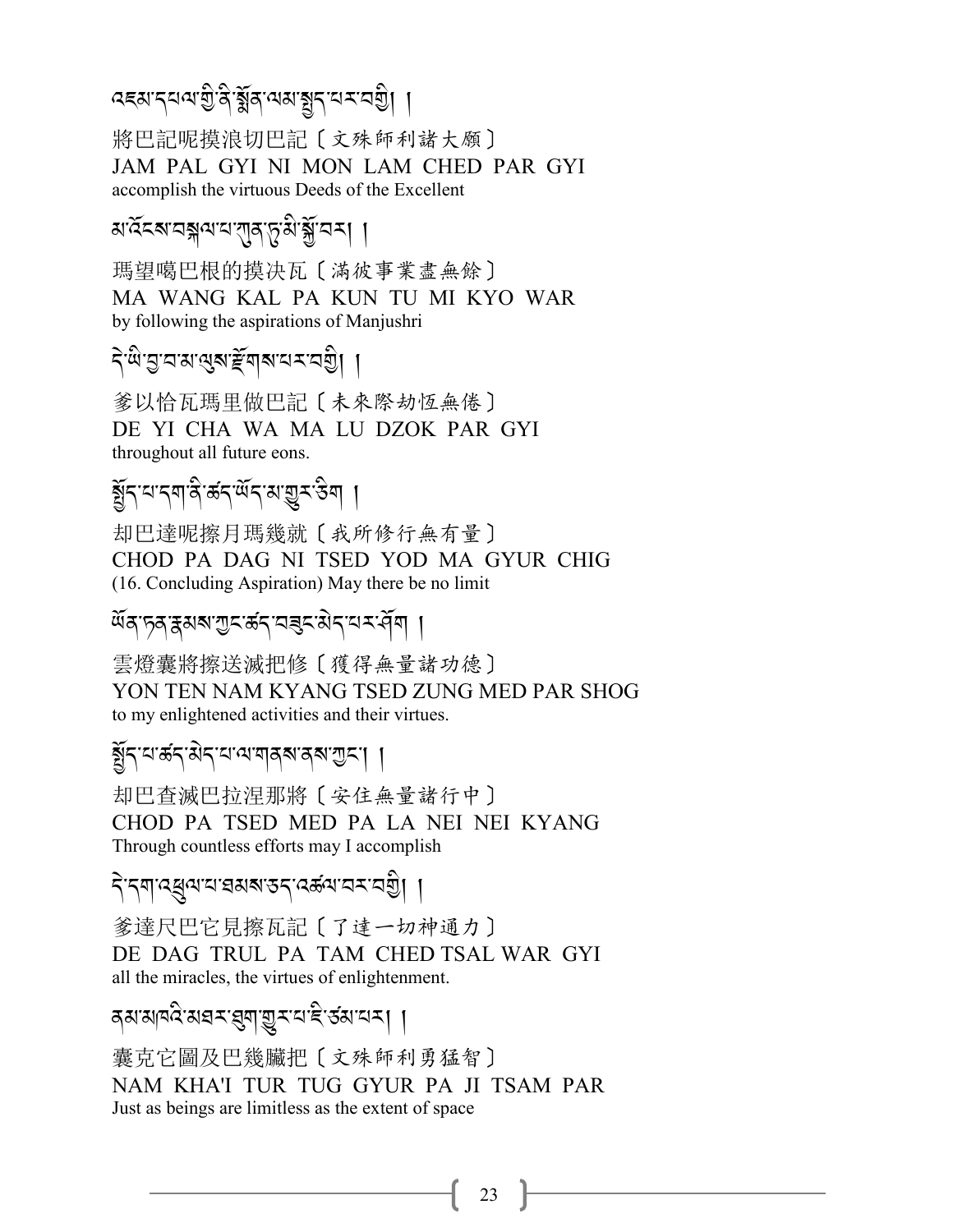#### য়য়য়ৼঽঽ<sup>৸</sup>য়ড়য়য়য়ঽ৻য়ড়ৼ৾ৼঢ়ড়ড়য়

森見瑪里它樣的伸的〔普賢慧行亦復然〕 SEM CHEN MA LU TA YANG DE ZHIN TE and just as their karma and emotions

#### ই'র্যাথম'ন্ন'র্ন'র্মনম'য়েম'মা ।

及臟列當念蒙它急巴〔我今迴向諸善根〕 JI TSAM LEI DANG NYON MONG TAR GYUR PA are limitless, so may the extent

<u> নন্</u>মাণীৰ্ষ্ণব্ৰম্মস্নৱন্দেন্দ্ৰ জন্মী ।

達各摸浪它樣的暫摸〔隨彼一切常修學〕 DAG GI MON LAM TA YANG DE TSAM MO of my aspirations be without limits.

য়ঢ়ড়ঢ়ৼৣ৾য়য়ৼড়৻ৼ৻ড়ৢ৻ৼ৻ড়৸ৼ৻ড়৸ৼ৻ড়৸ঢ়৸

剛樣瓊幾上囊它夜巴〔三世諸佛所稱嘆〕 GANG YANG CHOK CHU'I ZHING NAM TA YEI PA (I. The Benefits of Making Aspirations in General)

#### <sup>ঽ</sup>ৰ ঈৰ অক্কুৰ দিক্সুন্ম অসম অন্তৰ্য। ।

任輕件的加瓦囊拉扑〔如是最勝諸大願〕 RIN CHEN GYEN TE GYAL WA NAM LA PUL Having heard this greatest dedication prayer,

#### भू द्रदक्षे से वदे वर्दक्षय प्रथा प्रदा ।

拉當摸以的瓦瓊囊將〔我今迴向諸善根〕 LHA DANG MI YI DE WA'I CHOG NAM KYANG whoever intensely desires supreme enlightenment

#### दिन् बाह्याञ्जेन पञ्चयायमञ्जयायका ।

上各度涅噶把扑瓦為〔為得普賢殊勝行〕 ZHING GI DUL NYED KAL PAR PUL WA WEI and develops faith even just once, will gain greater merit

### ঘ্ৰৱাৰ মুখ্য নহা আৰু বিদ্যালয়।

剛各我為加波的圖呢 〔願我離欲命終時〕 GANG GI NGO WA'I GYAL PO DI TO NEI than offering all the realms of the ten directions,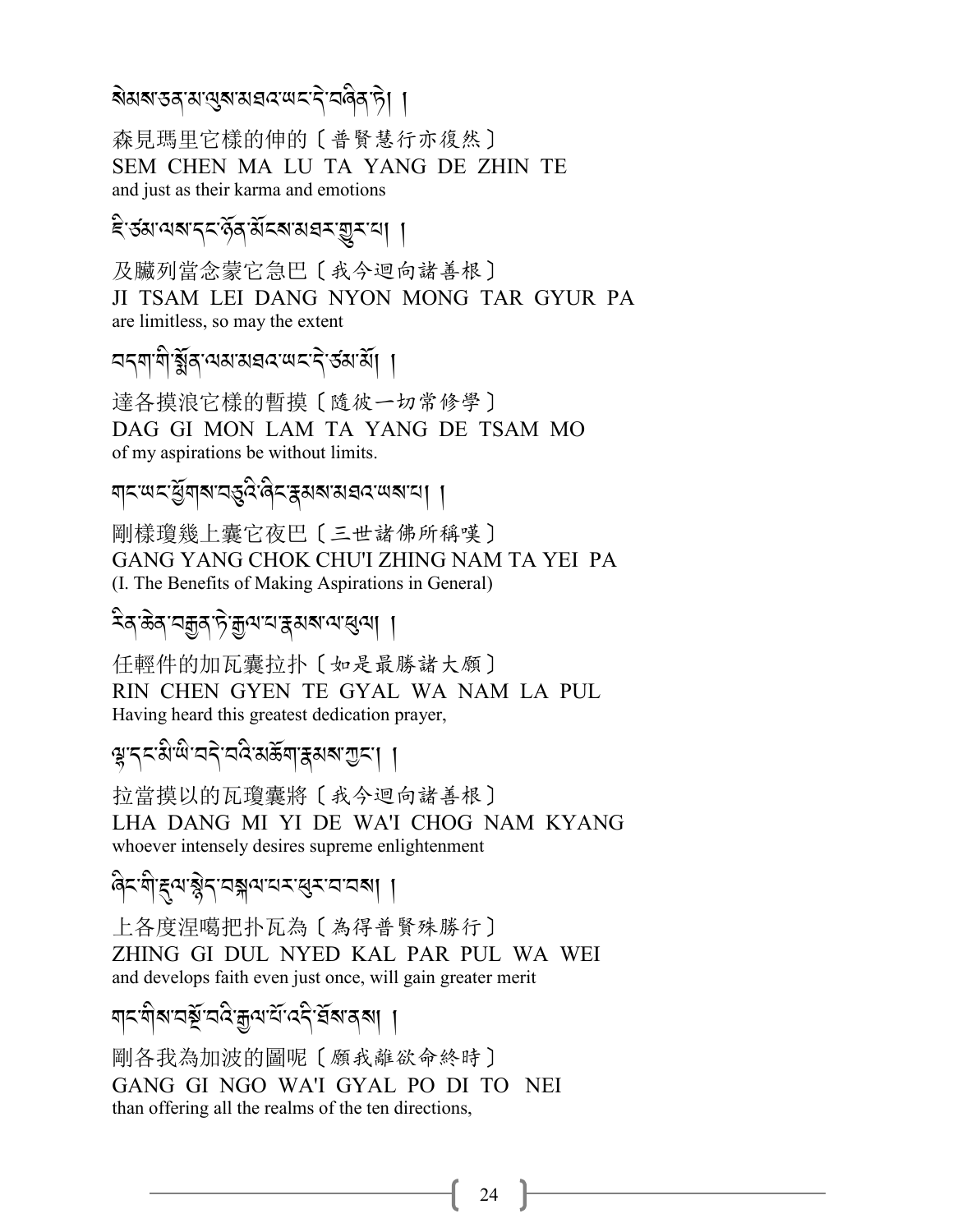## <mark>৪খঞ্জিত সম্ভ্ৰাণী, ছিপ্ৰাপ্ৰ সম্ভ্ৰাণী</mark> পৰিচালি বিদ্যালয় স্থিতি সম্ভিদী প্ৰতি

强丘瓊各及絲染木想〔盡除一切諸障礙〕 CHANG CHUB CHOG GI JEI SU RAB MO SHING beautified with jewels, to the victorious Buddhas,

# শৰ্'শন্তিশ'ৰ্ডম'<sup>অহ'ব্</sup>ব'শ'ৰষ্ট্ৰব'<sup>যা</sup>ৰ্| |

藍就暫樣達把接巴那〔面見彼佛阿彌陀〕 LEN CHIG TSAM YANG DED PA KYED PA NI or offering to them all the supreme joys of gods and men

#### বর্ষন ক্ষম নেম নেই মস্ক্রনার্দ্র বেশ্বী ব্যাপনি স্বাস্থ্য বি A

所浪當比瓊的讀記若〔即得往生安樂剎〕 SO NAM DAM PA'I CHOG TU DI GYUR RO for as many eons as there are atoms in those lands.

# ম্বন্দ্ৰীৰ বিদ্যালয় - <mark>(</mark>A-25-25-20) বাৰ্ণ স্থা

剛給桑却悶浪讀達比〔我既往生彼國已〕 GANG GI ZANG CHOD MON LAM DI TAB PEI (II. Thirteen Benefits in Details) Whoever makes this aspiration of the

# <mark>২৩.৪.২৬.১৯৯৯.২২.১৯৯৯.১৯</mark> /

地呢按送它見蹦瓦記〔現前成就此大願〕 DEI NI NGEN SONG TAM CHED PONG PAR GYUR Deeds of the Excellent will (a) never again endure hellish rebirth,

# ব্ৰুদ্ধ <u>প্ৰ</u> প্ৰাপ্ত যোৱাৰ স্থানী বিদ্যালয় স্থানী বিদ্যালয় স্থানী বিদ্যালয় স্থানী বিদ্যালয় স্থানী বিদ্যালয়<br>বিদ্যালয় স্থানী স্থানী বিদ্যালয় স্থানী বিদ্যালয় স্থানী বিদ্যালয় স্থানী বিদ্যালয় স্থানী বিদ্যালয় স্থানী

地呢捉波按巴蹦巴因〔一切圓滿盡無餘〕 DEI NI DROK PO NGEN PA PONG PA YIN (b) abandon all evil friends and

\$*%-2-3,:-;?-.* J*-;% -.* J*?-*M*<-3,*R*%-*,,

囊瓦它以爹樣爹密同〔利樂一切眾生界〕 NANG WA TA YEI DE YANG DEI NYUR TONG (c) soon behold the Buddha of Boundless Light, Amitabha.

## ने न्याङ्केर व्याङ्केर व्यादि स्वरुपदे स्थानि

爹達涅巴染涅得瓦錯〔彼佛眾會咸清淨〕 DE DAG NYED PA RAB NYED DE WAR TSO They will (d) gain all the endowments,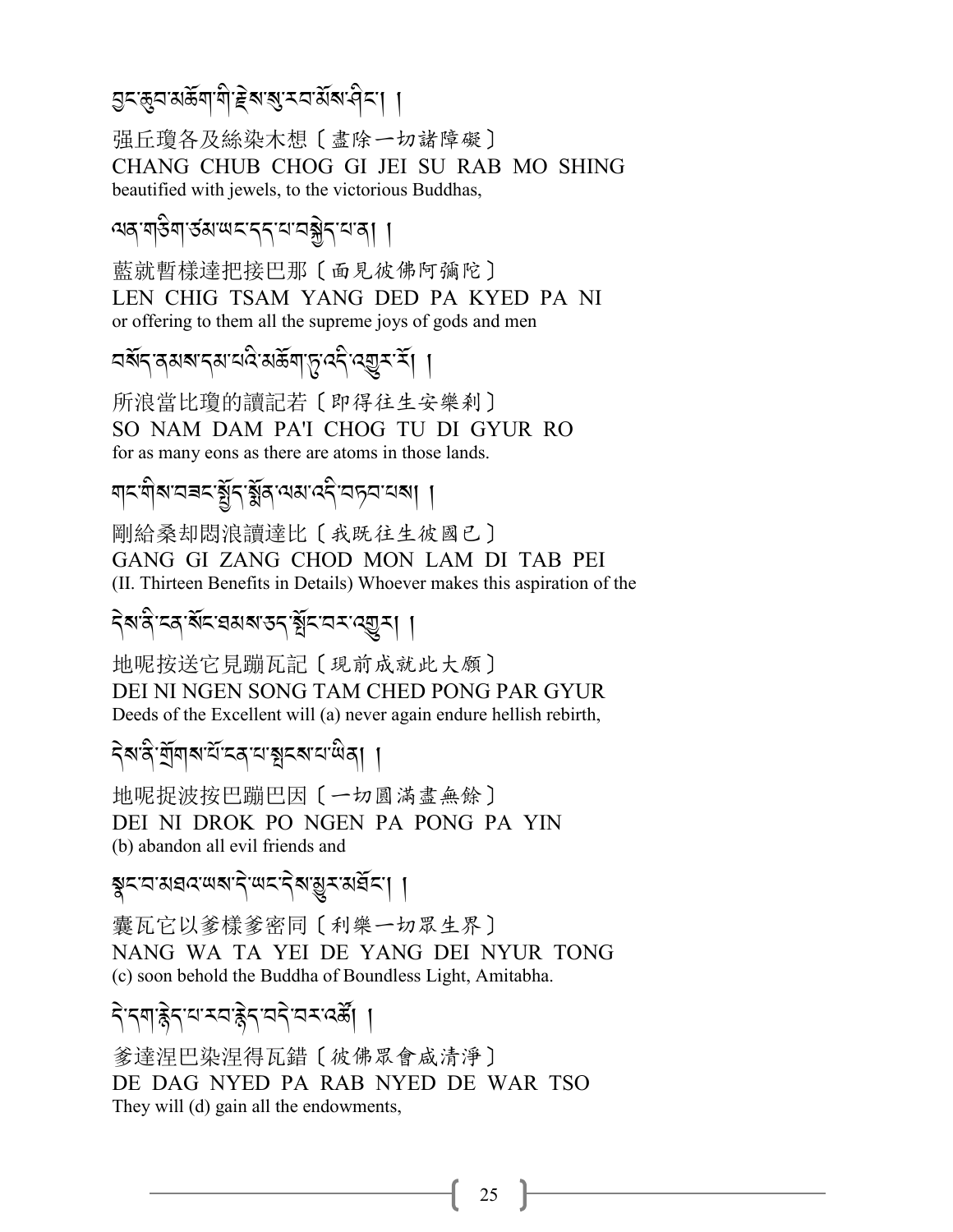#### त्री*-के* दर्दर अस्य अस्य अस्य स्वयं विद्यालय अस्य स्वयं स्वयं काल्ला अस्य स्वयं काल्ला अस्य स्वयं काल्ला अस्य स्वय J

米册讀樣爹打拉把汪〔我時於勝蓮華生〕 MI TSE DIR YANG DE DAG LEK PAR WANG (e) live in happiness,

## স্ত্ৰ্স - ইন্দ্ৰ - স্পৰ্ক - স্পৰ্ক - স্পৰ্ক - স্পৰ্ক - স্পৰ্ক - স্পৰ্ক - স্পৰ্ক - স্পৰ্ক - স্পৰ্ক - স্পৰ্ক - স<br>স্পৰ্ক - স্পৰ্ক - স্পৰ্ক - স্পৰ্ক - স্পৰ্ক - স্পৰ্ক - স্পৰ্ক - স্পৰ্ক - স্পৰ্ক - স্পৰ্ক - স্পৰ্ক - স্পৰ্ক - স্

根的桑波得樣幾扎瓦〔親睹如來無量光〕 KUN TU ZANG PO DE YANG CHI DRA WAR (f) attain precious human rebirth and

# ने,टेब्र,ट्र्ट्र्ट्र्य,पुरु,ट्र्युट्र्य, प्रित्युद्र्य, प्रित्युद्र्य, प्रित्युद्र्य, प्रित्युद्र्य, प्रित्युद्र्य,

爹達讓波米拖爹伸及〔現前授我菩提記〕 DE DAG RING POR MI TOK DE ZHIN GYUR (g) soon become like Samantabhadra himself.

#### মৰ্ক্সমাৰীৰ্দ্<sup>য কৰে</sup> বিভিন্ন কৰি পৰি প্ৰতি কৰি স্থায় কৰি স্থায় কৰি স্থায় কৰি স্থায় কৰি স্থায় কৰি স্থায় কৰ<br>মৰ্কি .<br>.<br>.

倉滅啊波達各度巴囊〔蒙彼如來授記已〕 TSAM MED NGA PO DAG GI DIG PA NAM (h) Even those who in ignorance

#### শ্ৰম্প্ৰীসম্বৰ্শৰ স্পৰা বিশ্বৰ স্পৰ্শ <mark>।</mark> A

剛給米細汪給些巴達〔化身無數百俱胝〕 GANG GI MI SHEI WANG GI CHEI PA DAG who have committed the five unredeemable deeds

#### ন্, <u>দ</u>ুৰ্গ্ৰহাৰ প্ৰাৰম্ভ পৰি প্ৰতিষ্ঠা পৰি স্থাপন কৰি স্থাপন কৰি স্থাপন কৰি স্থাপন কৰি স্থাপন কৰি স্থাপন কৰি স্<br>নামৰ স্থাপন কৰা স্থাপন কৰা স্থাপন কৰা স্থাপন কৰা স্থাপন কৰা স্থাপন কৰা স্থাপন কৰা স্থাপন কৰা স্থাপন কৰা স্থ A

爹以桑波却巴度决那〔智力廣大遍十方〕 DE YI ZANG PO CHOD PA DI JOD NA will soon be completely purified

#### M*<-*.*-3-*=*?-;*R*%?-*?*-L% - 2<-:*I*<*,,

密的瑪里永絲强瓦記〔普利一切眾生界〕 NYUR DU MA LU YONG SU CHANG WAR GYUR if they recite this prayer of the Deeds of the Excellent.

#### *এ:বিম*্পে:প্ৰাপ্ৰমাৰ্শ প্ৰস্পৰ্যৰ প্ৰস্থা বিদ্যা J

夜細當那素當参囊當〔乃至虛空世界盡〕 YESHE DANG NI ZUK DANG TSEN NAM DANG (i) They will be endowed with perfect wisdom,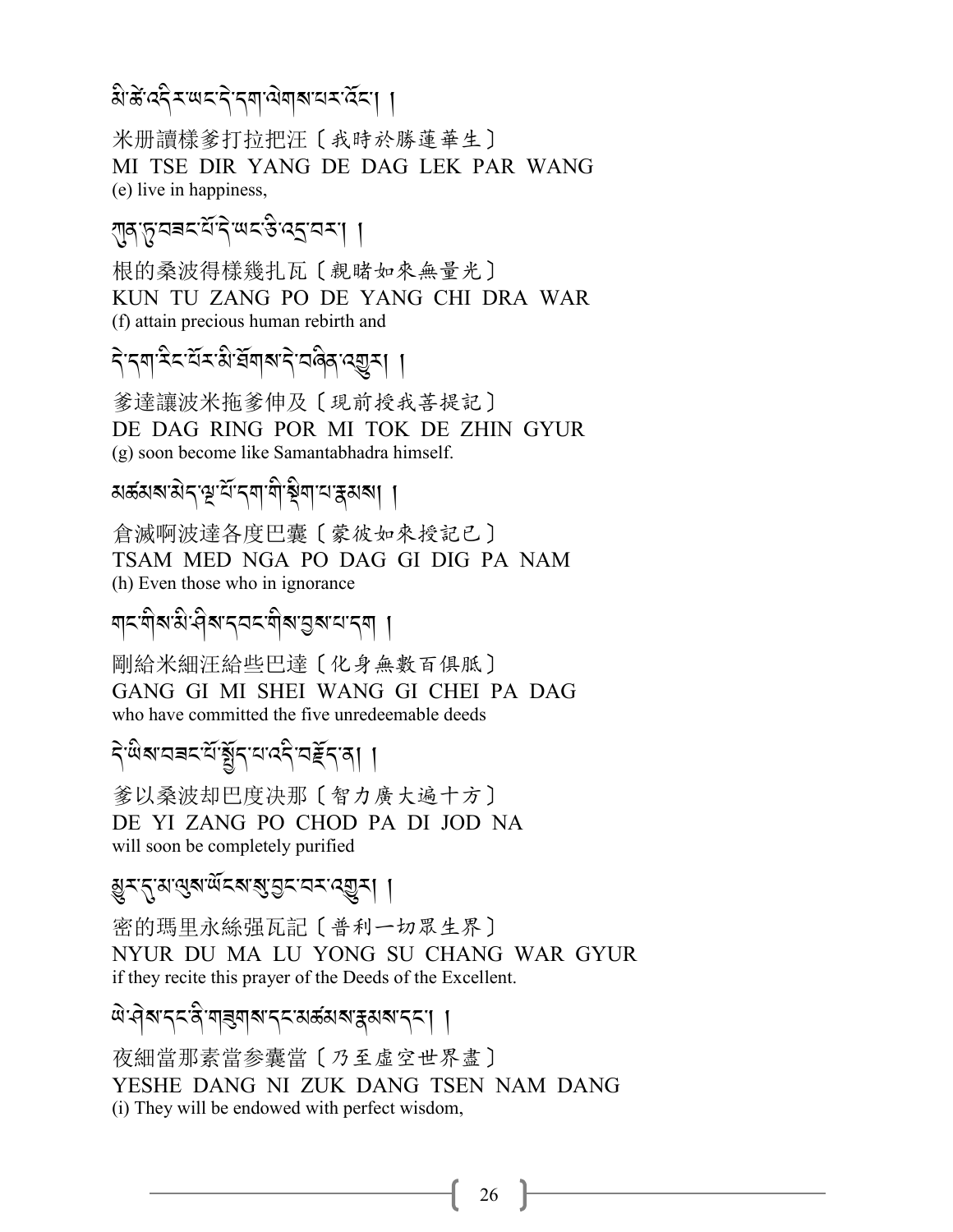### देवाबाददावद्गवाद्गुबाबाददायुवायदाव्युद्या ।

如當卡朵囊當但把記〔眾生及業煩惱盡〕 RIK DANG KHA DOK NAM DANG DEN PAR GYUR (i) beautiful form, excellent signs, a noble birth and a radiant countenance.

### নন্ন'ন্ন'মুষ্ণমামনয়মান'মখুনা ।

度當木達忙补爹米圖〔如是一切無盡時〕 DUD DANG MU TEK MANG PO DE MI TUB (k) Profane and devilish beings will not harm them, and

及燈森波跟那翁却把記〔我願究竟恆無盡〕 JIG TEN SUM PO KUN NA'ANG CHOD PAR GYUR (1) they will be honored in the three realms.

# <u> बरङ्क्य सेर रेयर रेर संबंद्धर उन्न। ।</u>

强丘向汪中的爹密捉〔十方所有無邊刹〕 CHANG CHUB SHING WANG DRUNG DU DE NYUR DRO (m) they will quickly reach the Bodhi tree

#### 

送涅森見盤切爹度得〔莊嚴眾寶供如來〕 SONG NEI SEM CHEN PEN CHIR DER DUG TE and sit there to benefit all beings,

#### এন্ঞ্নঅন্যান্নুৰান্দ্ৰন্থিমন্দ্ৰেয়ুন্ম ।

强丘桑吉闊落染的擴〔最勝安樂施天人〕 CHANG CHUB SANGYE KHOR LO RAB TU KOR attain enlightenment, turn the Wheel of Dharma,

#### ন্দ্ৰম্বৰাষ্ট্ৰন্নৰেত্তৰাৰাহ্মৰাত্তন্নিমূলা ।

度囊爹當接巴它見讀 [ 經一切剎微塵劫] DUD NAM DE DANG CHEI PA TAM CHED TUL and tame mara with all his forces.

### য়য়ড়য়য়য়ৼয়ৼয়ৼয়৻৸৸৸

剛樣桑波却比摸浪得〔若人於此勝願王〕 GANG YANG ZANG PO CHOD PA'I MON LAM DI (III. Benefits in Brief) Whosoever preserves, teaches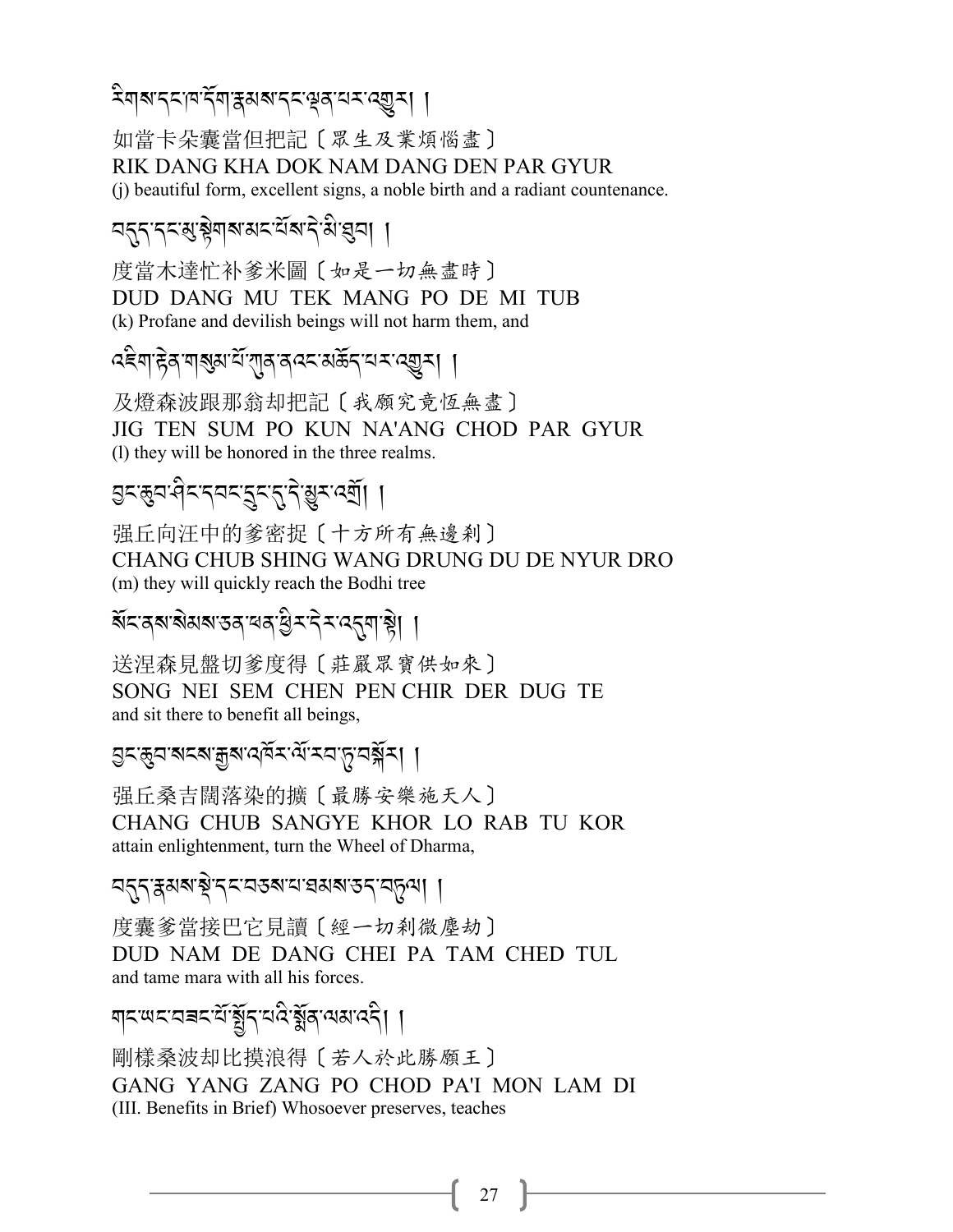# ৰক্কৰাৰ্বৰ শ্লীৰ চমাৰ্মুনাৰ অৰা ।

羌瓦當呢噸但落那樣 〔一經於耳能生信〕 CHANG WA DANG NI TON TAM LOK NA YANG or recites this aspiration prayer of the Deeds of the Excellent

#### <u>देखिञ्चयासङ्ग्रेवासदराज्ञरशङ्खा ।</u>

爹以囊巴悶巴桑吉親〔求勝菩提心渴仰〕 DE YI NAM PAR MIN PA SANGYE KHYEN shall ultimately attain perfect Buddhahood.

# এন্জুন'মৰ্ক্ৰশ'শ'ৰ্মম'ন্ব'ম'ট্ৰন'উশ ।

强丘瓊拉所泥瑪接就〔獲勝功德過於彼〕 CHANG CHUB CHOG LA SOM NYI MA CHED CHIG May none despair of complete enlightenment.

#### दहसादयवादयवाद्यसाहे सूरासंखेदायादया ।

將巴把卧急達親巴當〔即常遠離惡知識〕 JAM PAL PA WO JI TAR KHYEN PA DANG (Dedicate following the bodhisattvas)

#### रात् हयबद<sup>्</sup>धर्दे ਘद्दे वलेत हे। ।

根的桑波爹樣爹伸爹〔永離一切諸惡道〕 KUN TU ZANG PO DE YANG DE ZHIN TE As glorious Manjushri knows, as does Samantabhadra,

#### <u> বিধেয়াৰ গ্ৰীষ্ট ৰাজ্যবেশিখ্যুবা নৃ</u>

爹達根急積絲達落江〔速見如來無量光〕 DE DAG KUN GYI JEI SU DAG LOB CHING I dedicate all my own merits

*ন্*ণায'ৰ্যই'ন্মা'ৱমৰ'তৰ্'ম্য'নূ'নৰ্ষ্ট্ৰা ।

各瓦度達它見染的卧〔具此普賢最勝願〕 GE WA DI DAG TAM CHED RAB TU NGO so that I may train myself by following them.

# ্নুম'মা্ম্ভ্য'মা্দ্ৰীমাম'য্বই'ক্কুন্ম'য'হামম'ডন্'শ্ৰীমা ।

地森沙比加瓦它見記〔此人善得勝壽命〕 DU SUM SHEK PA'I GYAL WA TAM CHED KYI (Dedicate following the buddhas) As dedication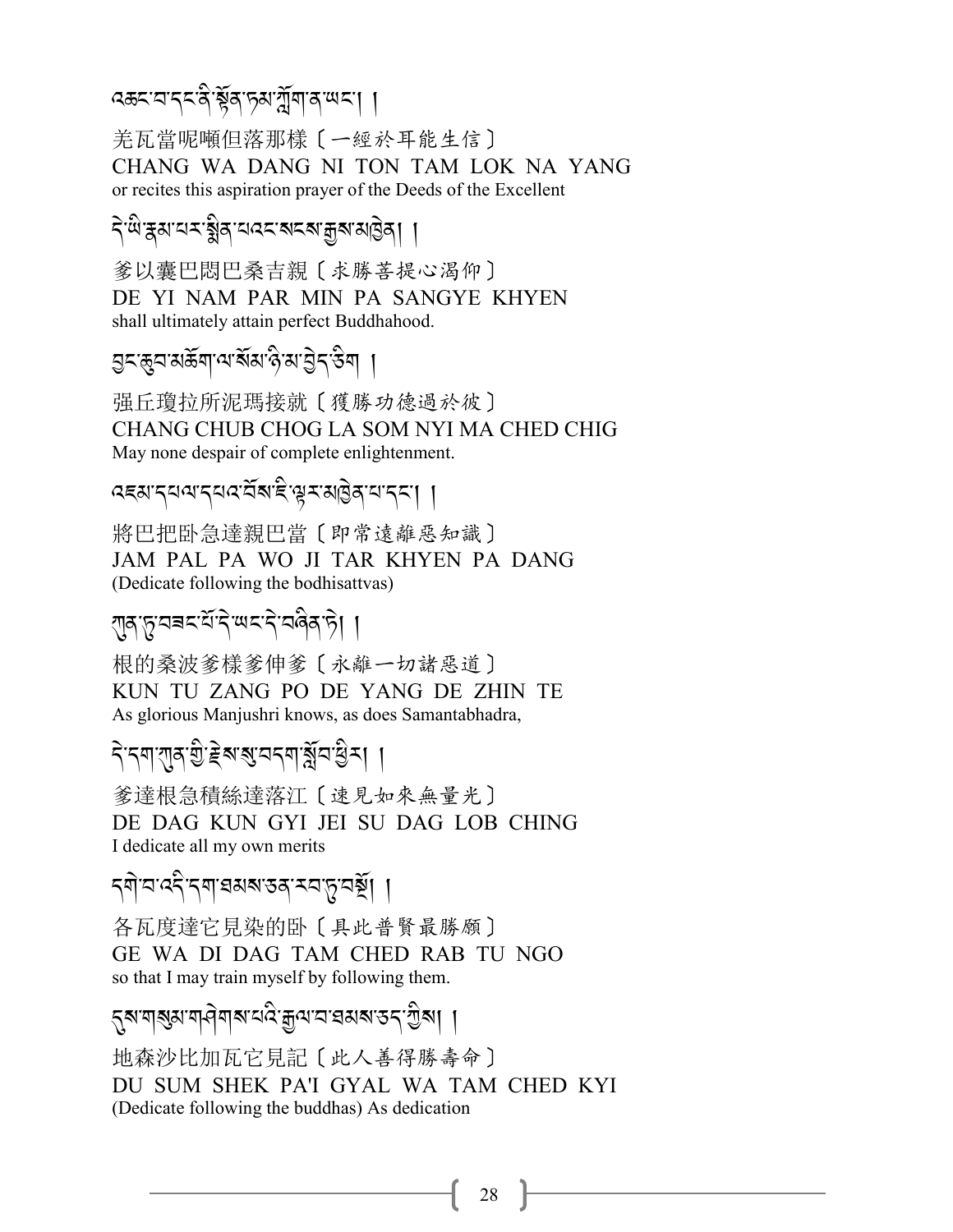## বর্ষু<sup>:</sup>ব<sup>:</sup>নাব:নার্স্কনা:প্রি:বর্ষনাপ্রাইনা ।

卧瓦剛拉瓊的昂哇地〔此人善來人中生〕 NGO WA GANG LA CHOG TU NGAK WA DEI is highly praised by the buddhas of the three times,

#### ব<্মাশী<্ৰী:বৰ্ষ: বৰ্ত্ত্ব', <mark>/</mark>- বৰ্ত্ত্ব', /-A<br>A<br>A

答給各為雜瓦讀根將〔此人不久當成就〕 DAG GI GE WA'I TSA WA DI KUN KYANG I dedicate all these roots of virtue

# *29% -0*R*-*,R*.-K* A*<-<2-*+*-2}*R*-2<-2I*A,,

桑波却切染的卧瓦記〔如彼普賢菩薩行〕 ZANG PO CHOD CHIR RAB TU NGO WAR GYI for perfecting the Deeds of the Excellent.

# বন্মান্ত্ৰীৰ্ষ্টৰ প্ৰিয়ৰ বিভিন্ন প্ৰমান বিভিন্ন প্ৰাৰম্ভ কৰি বিভিন্ন প্ৰমান বিভিন্ন প্ৰাৰম্ভ কৰি বিভিন্ন প্ৰ<br>বিভিন্ন প্ৰাৰম্ভ কৰি বিভিন্ন প্ৰয়োগ কৰি বিভিন্ন প্ৰতি কৰি বিভিন্ন প্ৰতি কৰি বিভিন্ন প্ৰাৰম্ভ কৰি বিভিন্ন প্ৰতি

達那起為第切及巴那〔往昔由無智慧力〕 DAG NI CHI WA'I DU CHED GYUR PA NA (1. Dedication for the Realization of Fruits)

# ৰ্শ্বন্নৰস্পৰ্কৰ বিভিন্ন প্ৰকাশ দি<mark>।</mark><br>স্থা

只巴它見達呢起撒的〔所造極惡五無間〕 DRIB PA TAM CHED DAG NI CHIR SAL TE At the moment of my death, may all my karmic obscurations

# *3%*R*/-*?*3-*\$*%-2-3 ,:-; ?-.* J*-3,*R*%-/?*,,

問森囊瓦它以爹同捏〔誦此普賢大願王〕 NGON SUM NANG WA TA YEI DE TONG NEI be removed that I may see the Buddha of Boundless Light (Amitabha)

## ব্র*্*যস্ত্র ব্রান্ত ব্রান্ত প্রদাসিক<br>বিদ্যালয়

爹瓦見及上地染的桌〔一念宿疾皆消滅〕 DE WA CHEN GYI ZHING DER RAB TU DRO face to face and go to his Blissful Pure Land (Sukhavati)

# ব্*≺ষ্গ*্ৰৰ স্প্ৰান্ত্ৰ স্পৰ্ট স্পৰ্টি ।

地送捏那摸浪度答將〔族姓種類及容色〕 DER SONG NEI NI MON LAM DI DAG KYANG In the Blissful Pure Land, may I completely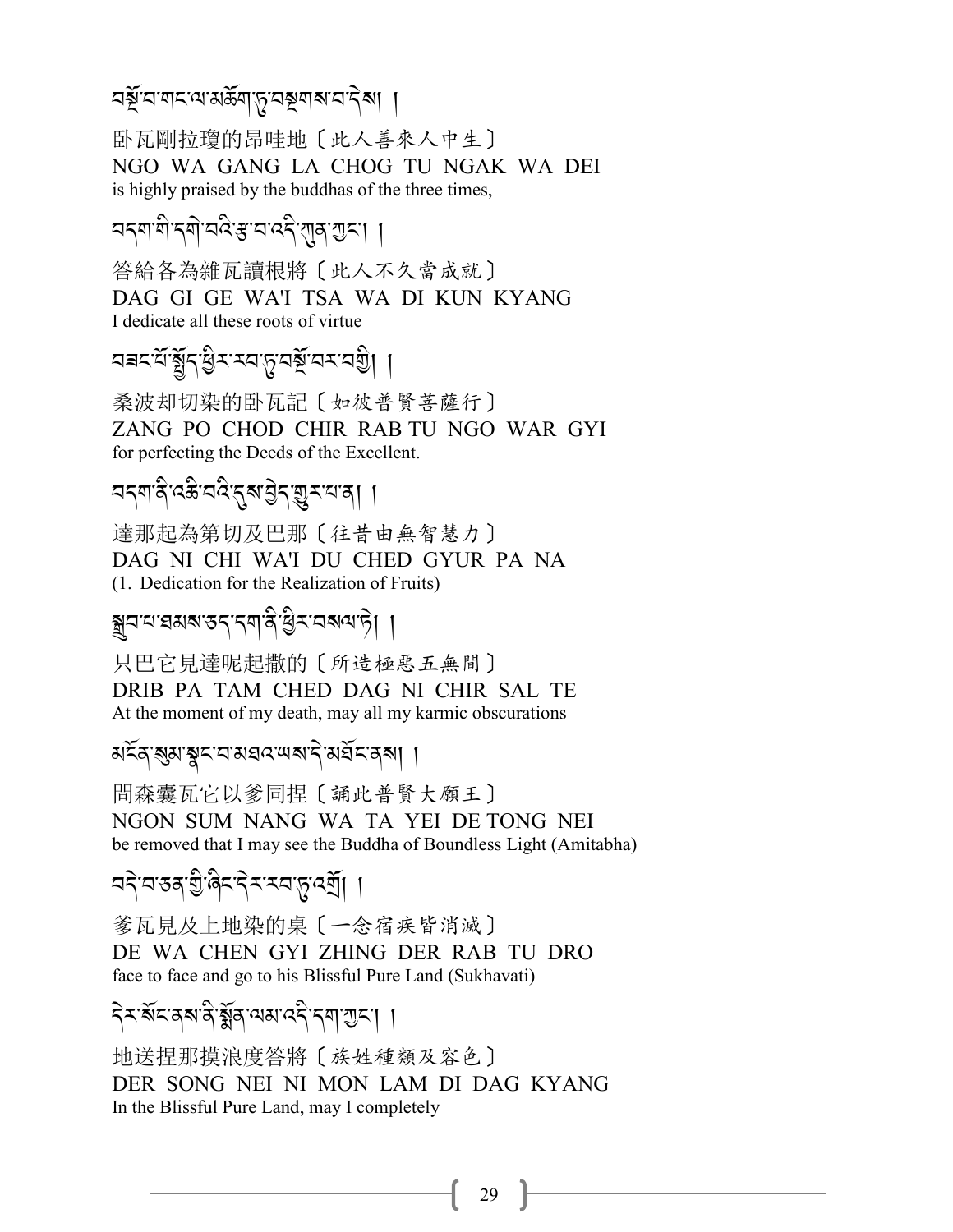### 

它見瑪里問的積瓦修〔相好智慧咸圓滿〕 TAM CHED MA LU NGON DU GYUR WAR SHOG realize and fulfill all the aspirations

देन्द्रवास सुरु वद् वा बीरु संदरु सु व वाद।

爹達瑪里答給永絲剛〔諸魔外道不能摧〕 DE DAG MA LU DAG GI YONG SU KANG of the Deeds of the Excellent and

ক্ষ্ণীয় বিদ্ৰুত্তি প্ৰাৰ্থ কৰি বিদ্যালয় ।

就燈及色森見盤巴記〔堪為三界所應供〕 JIG TEN JI SID SEM CHEN PEN PAR GYI benefit all beings as long as the universe remains.

क्यायदेन्गुलावर्षेरायबदादेरायादयानेसा ।

加為幾闊桑讓噶瓦爹〔速詣菩提大樹王〕 GYAL WA'I KYIL KHOR ZANG ZHING GA WA DER (2. Dedication for the Foretelling by the Buddha)

#### নৰ্দ্ধব্যখন্দ্ৰ বিদ্যুত্তাৰ বিদ্যালয়ৰ সম্বৰ্

巴摸但巴伸的則列接〔坐己降服諸魔眾〕 PED MO DAM PA SHIN TU DZEI LEI KYEI Happy in that blessed assembly of buddhas,

#### য়ৢৼৼ৸য়ঀড়৻ড়৶য়৸৻৸৸ৼ৸ৼৢৼ৻৸৾

囊瓦它夜加為問森的〔成等正覺轉法輪〕 NANG WA TA YEI GYAL WEI NGON SUM DU may I be reborn in the beautiful perfect body of a lotus,

#### *લु*द्रदञ्जदायण्डदद्याशैव्यद्रदेवस्य ।

龍但巴樣達給爹拖修〔普利一切諸含識〕 LUNG TEN PA YANG DAG GI DER TOB SHOG and may the Buddha Amitabha himself foretell my own enlightenment,

### देश्वे वद्यायोबालुरावञ्चतास्य र्वेवादबा ।

爹呢達給龍但染拖涅〔若人於此普賢願〕 DER NI DAG GI LUNG TEN RAB TOB NEI (3. Dedication for Serving Others) Having received the prophecy,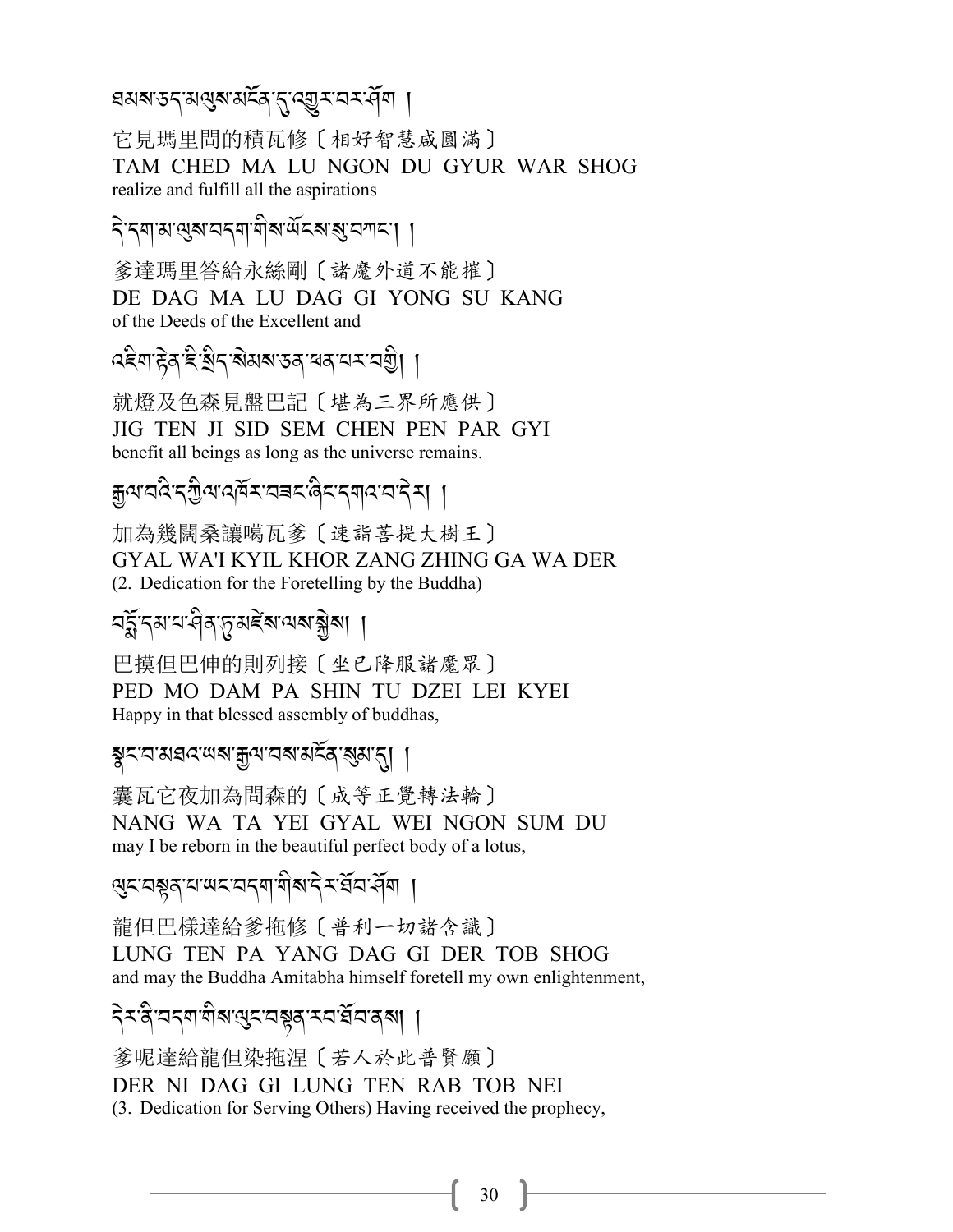3*=-0-3% -0*R*-L* J*-2-U\$-2o-;* A*?*,,

住巴忙波接瓦查加以〔讀誦受持及演說〕 TRUL PA MANG PO CHE WA TRAG GYA YI may I thereafter perform great benefits for beings

 $\widetilde{A}$ <sup>.</sup>ଜ୍ୟ <u>କ୍ଷି</u>ୟ ଅନ୍ତି <u>ମାର୍କ୍ଟ୍ୟ ଅନ୍ତି ।</u>

落以朵急瓊機囊絲樣〔果報唯佛能證知〕 LO YI TOB KYI CHOK CHU NAM SU YANG in all the ten directions by the power of wisdom

ৰ্ষ্মৰাস্তৰ্'ক্ল্মৰাম্মৰ্শনাস্ত্ৰ<sup>্য</sup>াৰম্ভী |

森見囊拉盤巴忙波記〔決定獲勝菩提道〕 SEM CHEN NAM LA PEN PA MANG PO GYI through my myriad emanations.

বৰনৰ্ম:ৰ্ষ্টুন্'নন্বিপ্পৰামক্ট্ৰ'ন'<sup>ন্ত্ৰ</sup>| |

桑波却比摸浪噸巴以〔若人誦此普賢願〕 ZANG PO CHOD PA'I MON LAM TAB PA YI By whatever small virtue I have gathered

*.\$* J*-2-*&*%-9.-2.\$-\$* A*?-&* A*-2?\$?-0*,,

各瓦鍾色達給幾撒巴〔我說少分之善根〕 GE WA CHUNG ZED DAG GI CHI SAK PA by reciting this aspiration of the Deeds of the Excellent,

ব্ৰু*ন্ম্ৰ্*নিত্ত্বপ্পৰা বিভিন্ন প্ৰাপ্ত (

地那捉為摸浪各瓦囊〔一念一切悉皆圓〕 DEI NI DRO WA'I MON LAM GE WA NAM may all the virtuous wishes of beings

ৰ্শ্ন<sup>-</sup>উশ্'শ্<sup>হৰ</sup>শ<sup>্</sup>শৰ স্বৰ্ষ্মস্কৰ্ণ কৰি স্পৰ্ট স

各就幾個它見鍾瓦修〔成就眾生清淨願〕 KED CHIG CHIG GI TAM CHED JOR WAR SHOG be accomplished instantly.

ম্বৰ্য - <u>(</u>Xarabali II)<br>Respectively A

刚样桑波却巴度吴别〔我此普賢殊勝行〕 GANG YANG ZANG PO CHOD PA'I DI NGO PEI By the boundless merit gained by the dedication of the Deeds of the Excellent,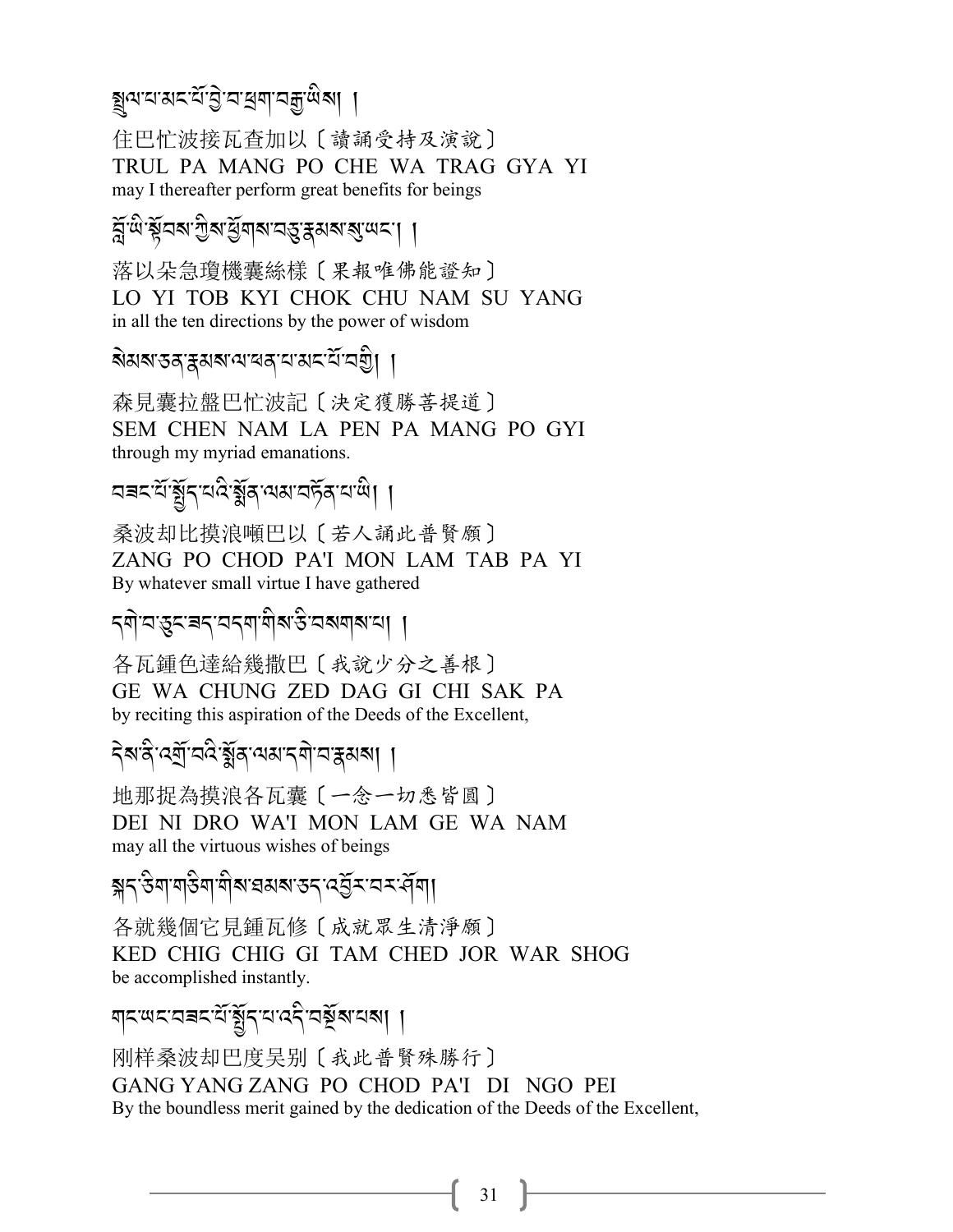## বর্ষন্<sup>:</sup>ব্রম্বামেঘ্রশ্মেষ্র্দ্রশ্মাত্র্বিন্দ্রিষ্| |

所浪它以當巴剛拖第〔無邊勝福皆迴向〕 SO NAM TA YEI DAM PA GANG TOB DEI may the limitless beings be freed from

# ৰ্ম্ৰ্<sup>,</sup>অংশ্লুম্প্ৰমন্ত্ৰীয় ( <mark>-</mark>

捉瓦度按起卧强瓦囊〔普願沉溺諸眾生〕 DRO WA DUK NGAL CHU WOR CHING WA NAM drowning in the ocean of suffering.

 $\widetilde{\alpha}$ ন্দ্ৰশাৰীন্দ্ৰীয় স্বাৰ্থ স্বাৰ্থ স্বাৰ্থ বি

卧巴密比泥染拖巴修〔速往無量光佛剎〕 OD PAG MED PA'I NEI RAB TOB PAR SHOG May they reach the higher realm of Amitabha.

# ৰ্ক্সব<sup>,</sup>অম:ক্সুঅ'ৰ্ম'বৰ্মী, বিমানী, বাৰ্ষী ।

摸浪加波度達瓊各做〔大願王主所行善〕 MON LAM GYAL PO DI DAG CHOG GI TSO May this king of aspirations bring benefits for all the countless beings;

## *3,:-; ?-:P*R*-2-*!*/-=-1 /-L* J*.-&* A*%-*,,

它以捉瓦根拉盤切江〔利益無邊有情眾〕 TA YEI DRO WA KUN LA PEN CHED CHING may they perfect the virtues promised

# !*/-*+*-29% -0*R*?-2o/-0:* A*-\$*8*%-*P*2-*!J,,

根的桑波尖比容住爹〔圓满普賢諸願論〕 KUN TU ZANG PO GYEN PA'I ZHUNG DRUB TE in the scripture uttered by Samantabhadra,

#### *≍ষ্`ষ্*যিমান্ত্ৰাস্থ্ৰাস্থ্ৰাস্থ্ৰাস্থ্ৰাস্থ্ৰাস্থ্ৰাস্থ্ৰাস্থ্ৰা

按送捏囊瑪力動巴修〔解空所有三惡處〕 NGEN SONG NEI NAM MA LU TONG PAR SHOG and may all the lower realms be emptied.

#### *-*<br>বৰবাৰ বাবেৰবৰ্ত্ত ষ্ট্ৰব্ৰি, বিদ্বেপ্পিয়ে বিদ্ৰোপন্থা । A The contract of the contract of the contract of the contract of the contract of the contract of the contract of the contract of the contract of the contract of the contract of the contract of the contract of the contract

ङ्गणराष्ट्री अवत् संदितश्चे प्रदेश अस्ति । यो अस्ति । अस्य अस्ति अस्ति अस्ति । अस्ति अस्ति अस्ति अस्ति । अस्ति 大方廣佛華嚴經人不思議解脫境界普賢行願品唐三藏般若奉 詔譯(第四十卷偈頌)